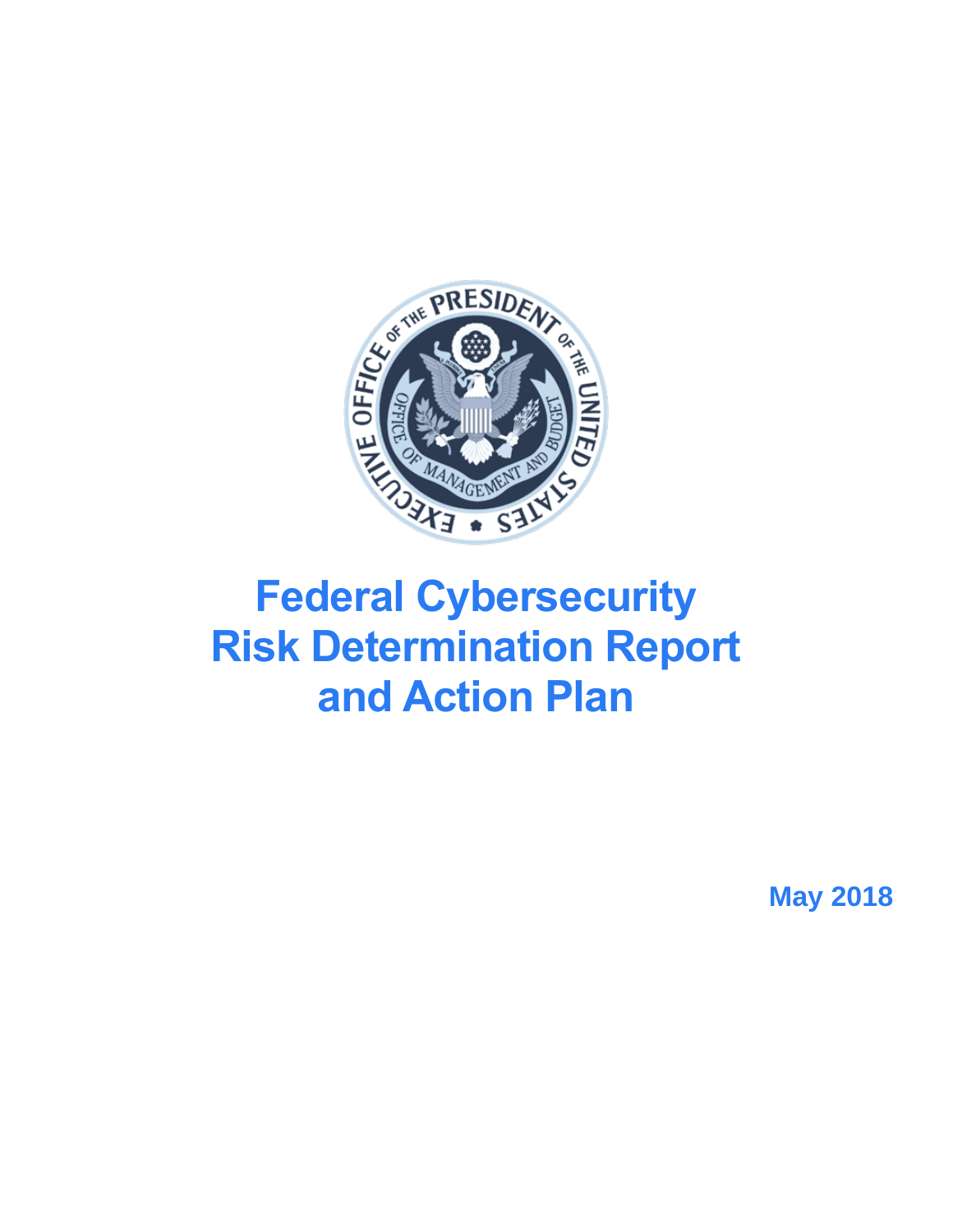# **Contents**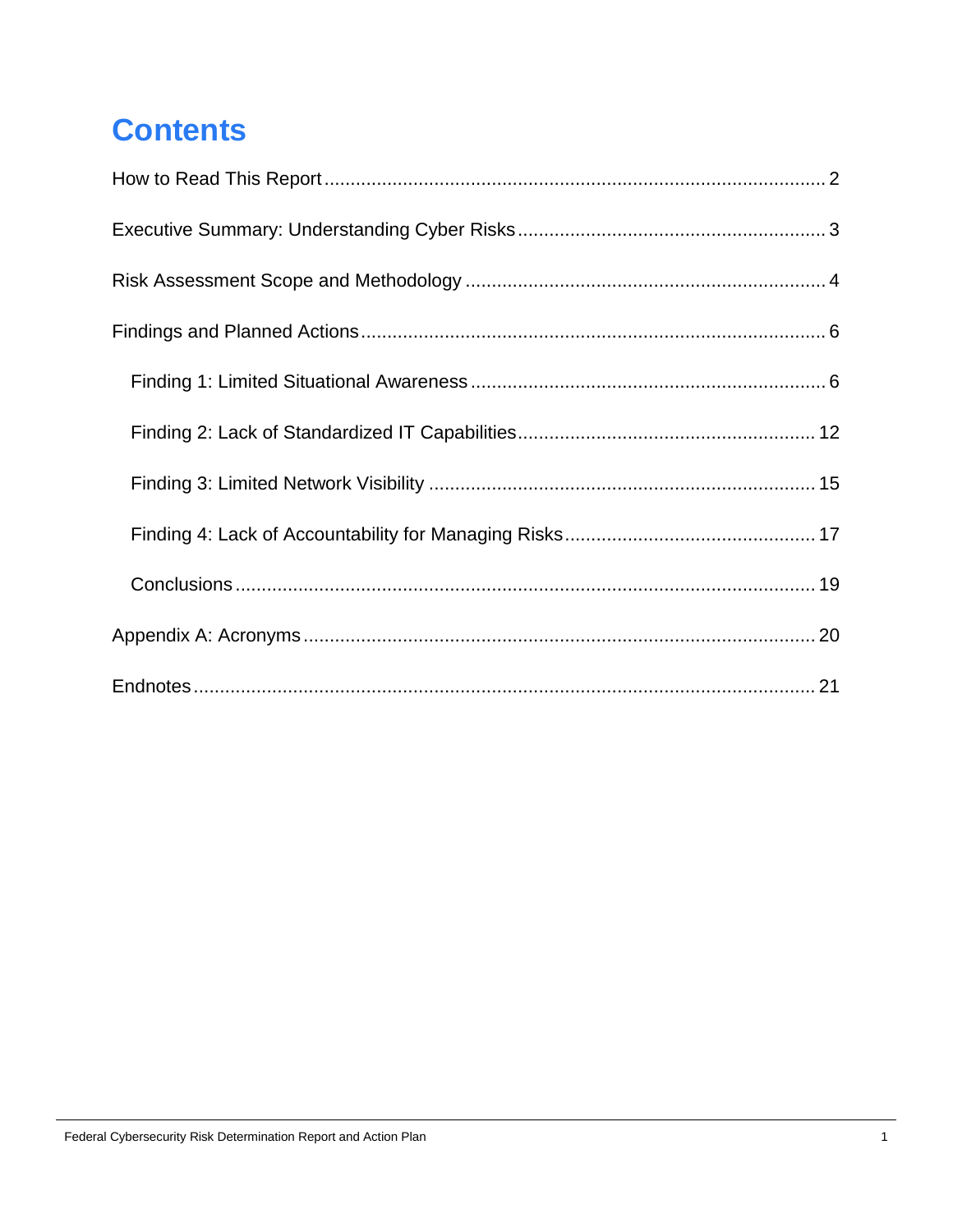# <span id="page-2-0"></span>**How to Read This Report**

The Office of Management and Budget (OMB) is publishing this Federal Cybersecurity Risk Determination Report and Action Plan (Risk Report) in accordance with Presidential Executive Order 13800, *[Strengthening the Cybersecurity of Federal](https://www.whitehouse.gov/the-press-office/2017/05/11/presidential-executive-order-strengthening-cybersecurity-federal)  Networks [and Critical Infrastructure](https://www.whitehouse.gov/the-press-office/2017/05/11/presidential-executive-order-strengthening-cybersecurity-federal)*, (Executive Order 13800) and [OMB Memorandum](https://www.whitehouse.gov/sites/whitehouse.gov/files/omb/memoranda/2017/M-17-25.pdf)  M-17-25, *[Reporting Guidance for Executive Order on Strengthening the Cybersecurity](https://www.whitehouse.gov/sites/whitehouse.gov/files/omb/memoranda/2017/M-17-25.pdf)  [of Federal Networks and Critical Infrastructure](https://www.whitehouse.gov/sites/whitehouse.gov/files/omb/memoranda/2017/M-17-25.pdf)*. This Risk Report comprises the determination report and action plan required by Executive Order 13800, and is accordingly comprised of the following sections:

- **Executive Summary: Understanding Cyber Risks** This section provides an overview of the findings and determinations discussed in this Risk Report and discusses four planned actions that OMB considers essential to effectively addressing systemic cybersecurity risk management challenges across the Government.
- **Risk Assessment Scope and Methodology** This section describes OMB's methodology for assessing agencies' cybersecurity programs and preparing this Risk Report in coordination with the Department of Homeland Security (DHS).
- **Findings** This section provides OMB's evaluation of 96 agency risk management assessment (risk assessment) reports, and describes planned actions that OMB and agencies will take to address government-wide cybersecurity gaps and identify unmet budgetary needs.

This Risk Report presents a high-level assessment of government cybersecurity risks, identifies actions to improve Federal cybersecurity, and acknowledges that OMB and the agencies must work together over the coming months to identify how to implement those actions. Together, these sections comprise the determination report and action plan required by Executive Order 13800.

Additionally, the Risk Report does not cover every risk identified in the agency risk assessments. Two of the most significant areas of risk that were identified in agency assessments were the abundance of legacy information technology (IT), which is difficult and expensive to protect, as well as shortages of experienced and capable cybersecurity personnel. Executive Order 13800 also requires the American Technology Council to produce an *Information Technology Modernization Report to the President* and for the Department of Commerce and DHS to produce a *National Cybersecurity Workforce Report to the President,* which will discuss these significant risks in greater breadth and scope. The Risk Report acknowledges these challenges and, in some instances, reinforces those reports. For instance, the Risk Report recognizes the detrimental impacts that limited personnel resources have on agencies' ability to manage their cybersecurity risks. It also examines the risks associated with several of the IT modernization challenges, namely decentralized security operations centers (SOCs) and the lack of standardized IT capabilities.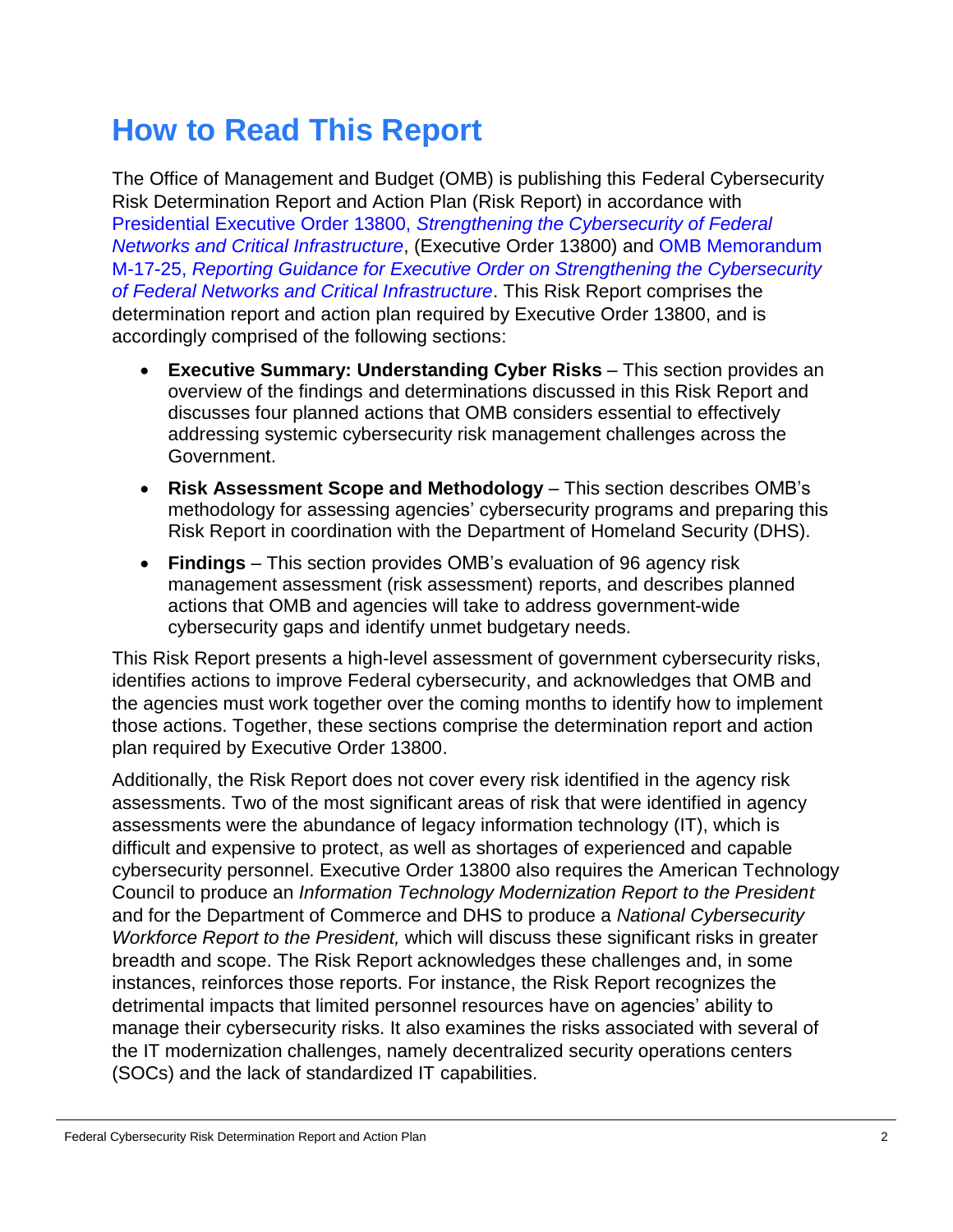# <span id="page-3-0"></span>**Executive Summary: Understanding Cyber Risks**

Effective cybersecurity requires any organization — whether a private sector company, a non-profit, or an agency at the state, local, or Federal level — to identify, prioritize, and manage cyber risks across its enterprise. These cyber risks can manifest themselves in many ways, including the increasingly sophisticated techniques that threat actors use to compromise systems, the operation of outdated and unsupported IT, or the malicious links and email attachments that can infect unsuspecting users' machines with malware. The recent government-wide cybersecurity risk assessment process conducted by OMB, in coordination with the DHS, confirms the need to take bold approaches to improve Federal cybersecurity.

This Risk Report captures the results of the aforementioned government-wide risk assessment process, which examined agencies' ability to identify, detect, respond, and if necessary, recover from cyber intrusions, in accordance with Executive Order 13800. The actions discussed in this report aim to improve government-wide governance processes and implement cybersecurity capabilities "commensurate with risk and magnitude of the harm" that the compromise of a Federal information system and information would entail.

OMB and DHS determined that 71 of 96 agencies (74 percent) participating in the risk assessment process have cybersecurity programs that are either at risk or high risk. OMB and DHS also found that Federal agencies are not equipped to determine how threat actors seek to gain access to their information. The risk assessments show that the lack of threat information results in ineffective allocations of agencies' limited cyber resources. This situation creates enterprise-wide gaps in network visibility, IT tool and capability standardization, and common operating procedures, all of which negatively impact Federal cybersecurity.

OMB and DHS examined the performance of 96 agencies across 76 metrics, and this Risk Report identifies the following four (4) core actions that are necessary to address cybersecurity risks across the Federal enterprise:

- 1. Increase cybersecurity threat awareness among Federal agencies by implementing the Cyber Threat Framework to prioritize efforts and manage cybersecurity risks;
- 2. Standardize IT and cybersecurity capabilities to control costs and improve asset management;
- 3. Consolidate agency SOCs to improve incident detection and response capabilities; and
- 4. Drive accountability across agencies through improved governance processes, recurring risk assessments, and OMB's engagements with agency leadership.

This Risk Report describes OMB's plan to implement these actions with agencies over the coming year and reduce cybersecurity risks across the Government.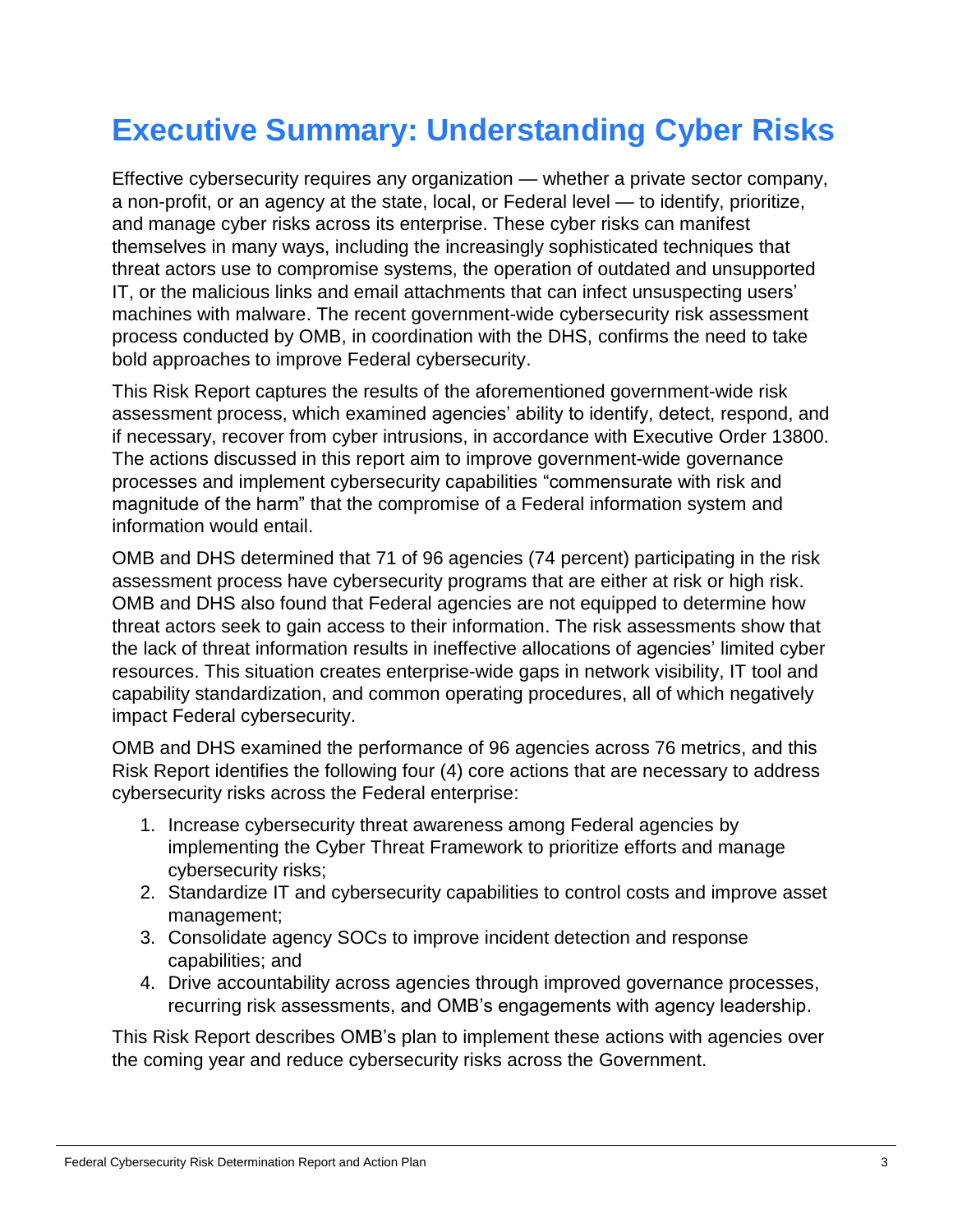# <span id="page-4-0"></span>**Risk Assessment Scope and Methodology**

Executive Order 13800 requires all Federal agencies to submit risk assessment reports to OMB and DHS. Executive Order 13800 also requires OMB and DHS to assess those reports to determine whether the risk mitigation and acceptance choices set forth in the reports are appropriate and sufficient to manage the cybersecurity risk to the executive branch enterprise in aggregate. Executive Order 13800 also requires OMB, in coordination with DHS, to deliver a report to the President that includes the determination and a plan to adequately protect the executive branch, address unmet budgetary needs necessary to manage risk, establish a regular risk assessment process, and clarify and update policies, standards, and guidelines as necessary. Accordingly, this Risk Report provides findings on unmitigated risks that OMB identified after reviewing 96 agency risk assessments, while also describing a plan to address those risks.

Following the President's signature of EO 13800, OMB worked with partners from DHS, the National Institute of Standards and Technology (NIST), and other Federal agencies to develop valid and repeatable processes for risk determinations and conducting government-wide risk assessments. As a result of this work, OMB issued [OMB](https://www.whitehouse.gov/sites/whitehouse.gov/files/omb/memoranda/2017/M-17-25.pdf)  Memorandum M-17-25, *[Reporting Guidance for the Executive Order on Strengthening](https://www.whitehouse.gov/sites/whitehouse.gov/files/omb/memoranda/2017/M-17-25.pdf)  [the Cybersecurity of Federal Networks and Critical Infrastructure](https://www.whitehouse.gov/sites/whitehouse.gov/files/omb/memoranda/2017/M-17-25.pdf)* in May 2017 to detail the risk assessment process. The risk assessments leverage the Federal Information Security Modernization Act of 2014 (FISMA) Chief Information Officer (CIO) metrics from Fiscal Year (FY) 2017 and the Inspectors General (IG) metrics from FY 2016. Both sets of metrics align to the NIST *[Framework for Improving Critical Infrastructure](https://www.nist.gov/sites/default/files/documents/cyberframework/cybersecurity-framework-021214.pdf)  [Cybersecurity](https://www.nist.gov/sites/default/files/documents/cyberframework/cybersecurity-framework-021214.pdf)* (NIST Framework), which provides a standard for managing and reducing cybersecurity risks.

The NIST Framework organizes cybersecurity capabilities around five functions: Identify, Protect, Detect, Respond, and Recover. Utilizing the NIST Framework in conjunction with NIST Special Publications 800-39, *[Managing Information Security Risk:](http://nvlpubs.nist.gov/nistpubs/Legacy/SP/nistspecialpublication800-39.pdf)  [Organization, Mission, and Information System View,](http://nvlpubs.nist.gov/nistpubs/Legacy/SP/nistspecialpublication800-39.pdf)* 800-37, *[Risk Management](http://nvlpubs.nist.gov/nistpubs/SpecialPublications/NIST.SP.800-37r1.pdf)  [Framework to Federal Information Systems,](http://nvlpubs.nist.gov/nistpubs/SpecialPublications/NIST.SP.800-37r1.pdf)* and other NIST standards and quidelines, provides agencies with a comprehensive structure for making informed, risk-based decisions and managing cybersecurity risks across their respective enterprises.

OMB and DHS assessed agency performance across 76 metrics to determine the extent to which agencies are actively managing their cybersecurity risks. These 76 metrics include four narrative responses that indicate the extent to which an agency identifies and manages cybersecurity risks across the enterprise. OMB and DHS reviewed these metrics and made risk determinations of agencies' programs using the following schema:

- **High Risk:** Key, fundamental cybersecurity policies, processes, and tools are either not in place or not deployed sufficiently.
- **At Risk**: Some essential policies, processes, and tools are in place to mitigate overall cybersecurity risk, but significant gaps remain.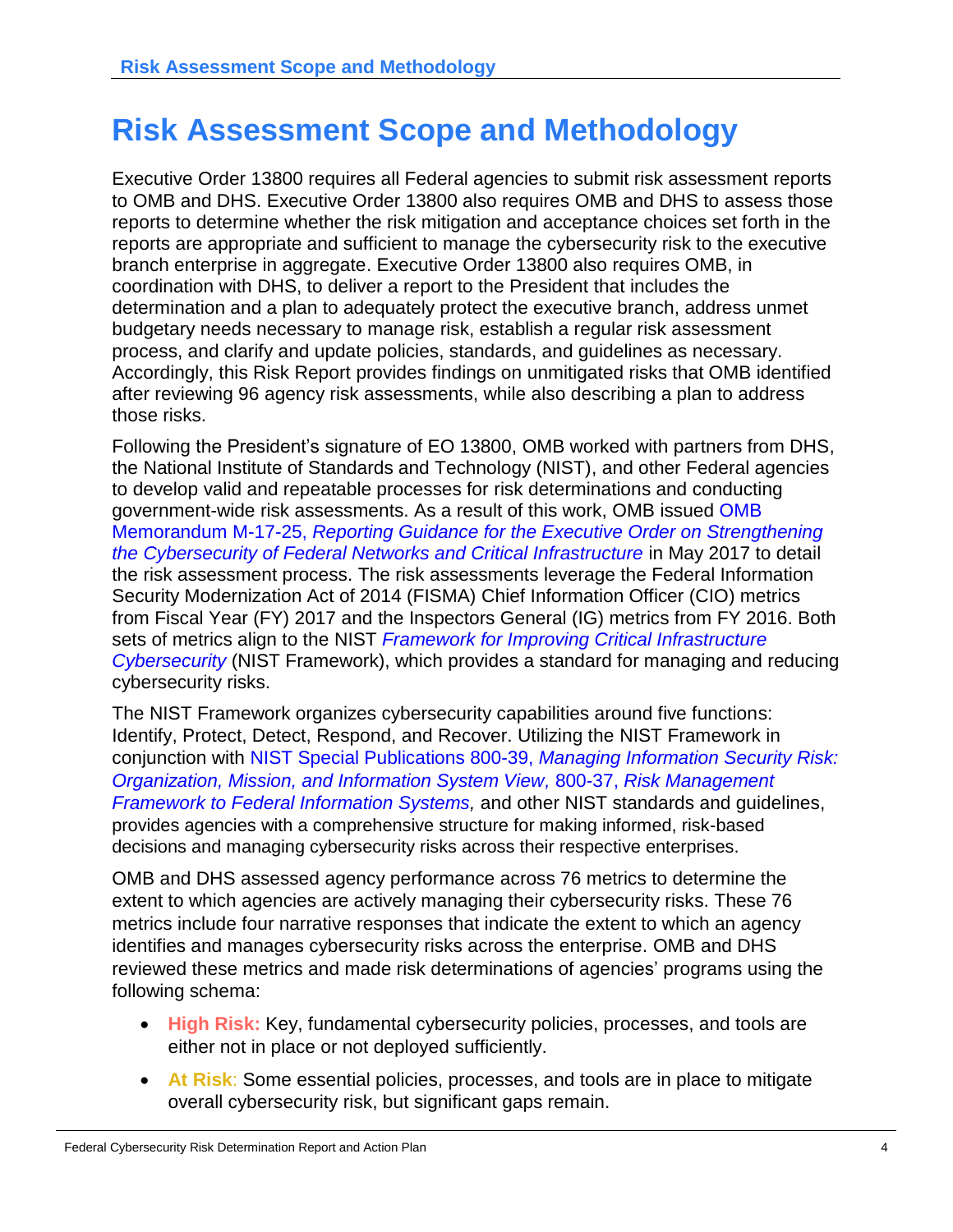**Managing Risk**: The agency institutes required cybersecurity policies, procedures, and tools and actively manages their cybersecurity risks.

The table below summarizes agencies' ratings in accordance with these assessment criteria:

#### **Table 1: Agency Risk Management Performance**

| <b>Managing</b><br><b>Risk</b> | At<br><b>Risk</b> | <b>High Risk</b> | <b>Total</b> |  |  |
|--------------------------------|-------------------|------------------|--------------|--|--|
| 25                             | 59                | 12               | 96           |  |  |

At the conclusion of the risk assessment process, OMB required each agency's Senior Accountable Official responsible for implementing Executive Order 13800 to submit a signed letter describing their agency's plan to accept, mitigate, avoid, or transfer cybersecurity risks in the near term. This Risk Report uses summary data from the agency metrics, narrative responses, and Senior Accountable Official letters to support findings and actions described herein. Additionally, OMB used information from its management and budget oversight processes to augment and contextualize the information in this Risk Report. OMB will continue to track the effectiveness of agencies' cybersecurity programs as part of an ongoing effort to implement Executive Order 13800.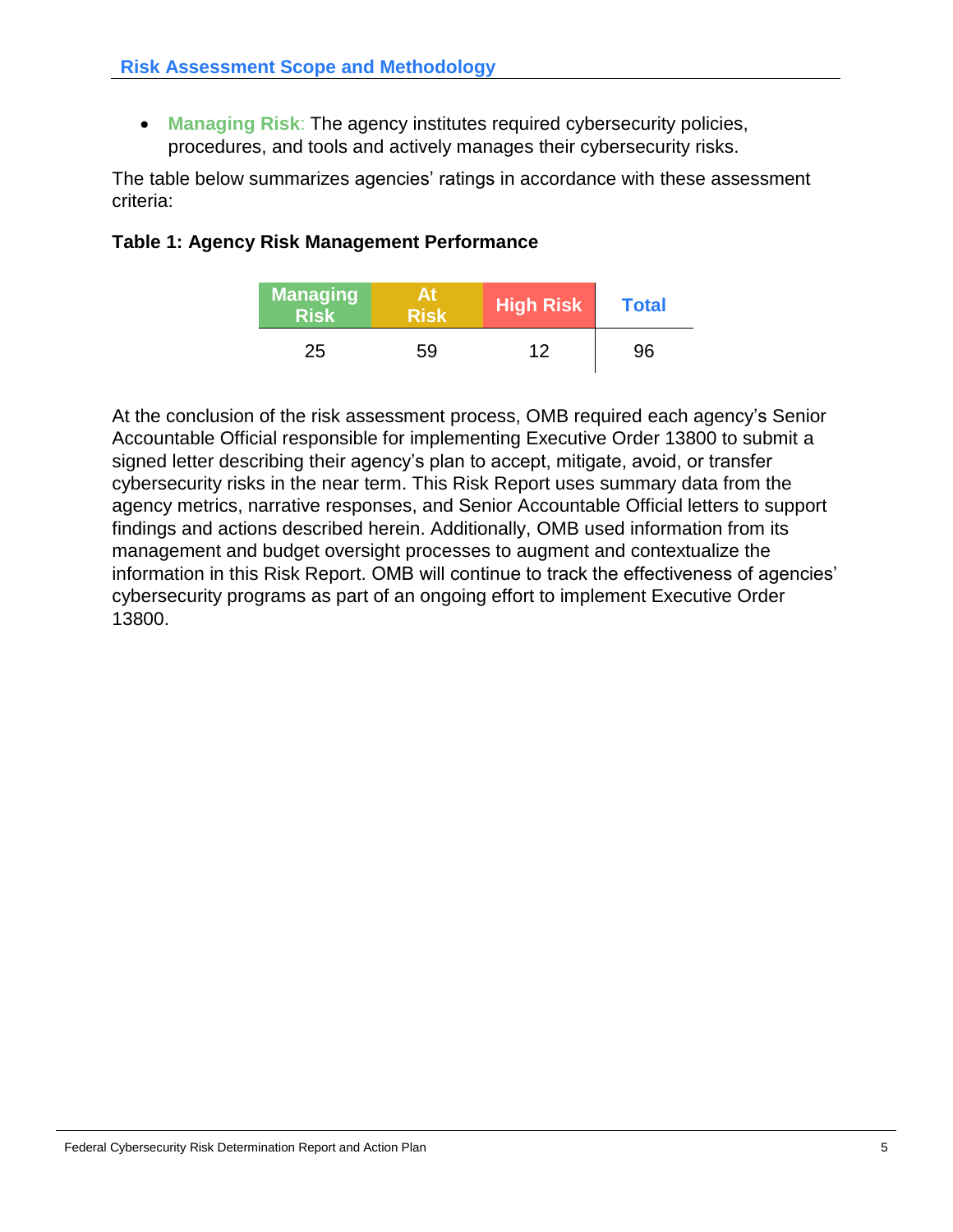# <span id="page-6-0"></span>**Findings and Planned Actions**

## <span id="page-6-1"></span>**Finding 1: Limited Situational Awareness**

**Finding: Agencies do not understand and do not have the resources to combat the current threat environment.** 

**Action: OMB, DHS, and NSA will disseminate and help implement the Cyber Threat Framework to prioritize efforts and manage cybersecurity risks.**

Government and industry cybersecurity reports and news headlines describing cybersecurity incidents continue to underscore that threat actors employ persistent and increasingly sophisticated techniques to attack and compromise information systems. Nevertheless, Federal agencies' and private organizations' ability to determine threat actors' motivations and methods for staging cyber-attacks has not improved. The risk

**38% of Federal cyber incidents did not have an identified attack vector, suggesting limited situational awareness**

assessment process revealed that those charged with defending agency networks often lack timely information regarding the tactics, techniques, and procedures that threat actors use to exploit government information systems. In fact, situational awareness is so limited that Federal agencies could not identify the method of attack, or attack vector, in 11,802 of the 30,899 cyber incidents (38 percent) that led to the compromise of information or system functionality in FY 2016.

### **Improving Situational Awareness**

For the better part of the past decade, OMB, the Government Accountability Office (GAO), and agency IGs have found that agencies' enterprise risk management programs do not effectively identify, assess, and prioritize actions to mitigate

cybersecurity risks in the context of other enterprise risks.<sup>i</sup> Furthermore, OMB found that only 59 percent of agencies reported having processes in place to communicate cyber risks across their enterprises. OMB has repeatedly emphasized that managing risk effectively requires timely data reporting and communication flows so that employees at all levels in the organization have the information necessary to block attacks in their area of responsibility.<sup>ii</sup>



The agency risk assessments demonstrate that the Federal Government must implement a timely approach for communicating cyber threats and risks, and for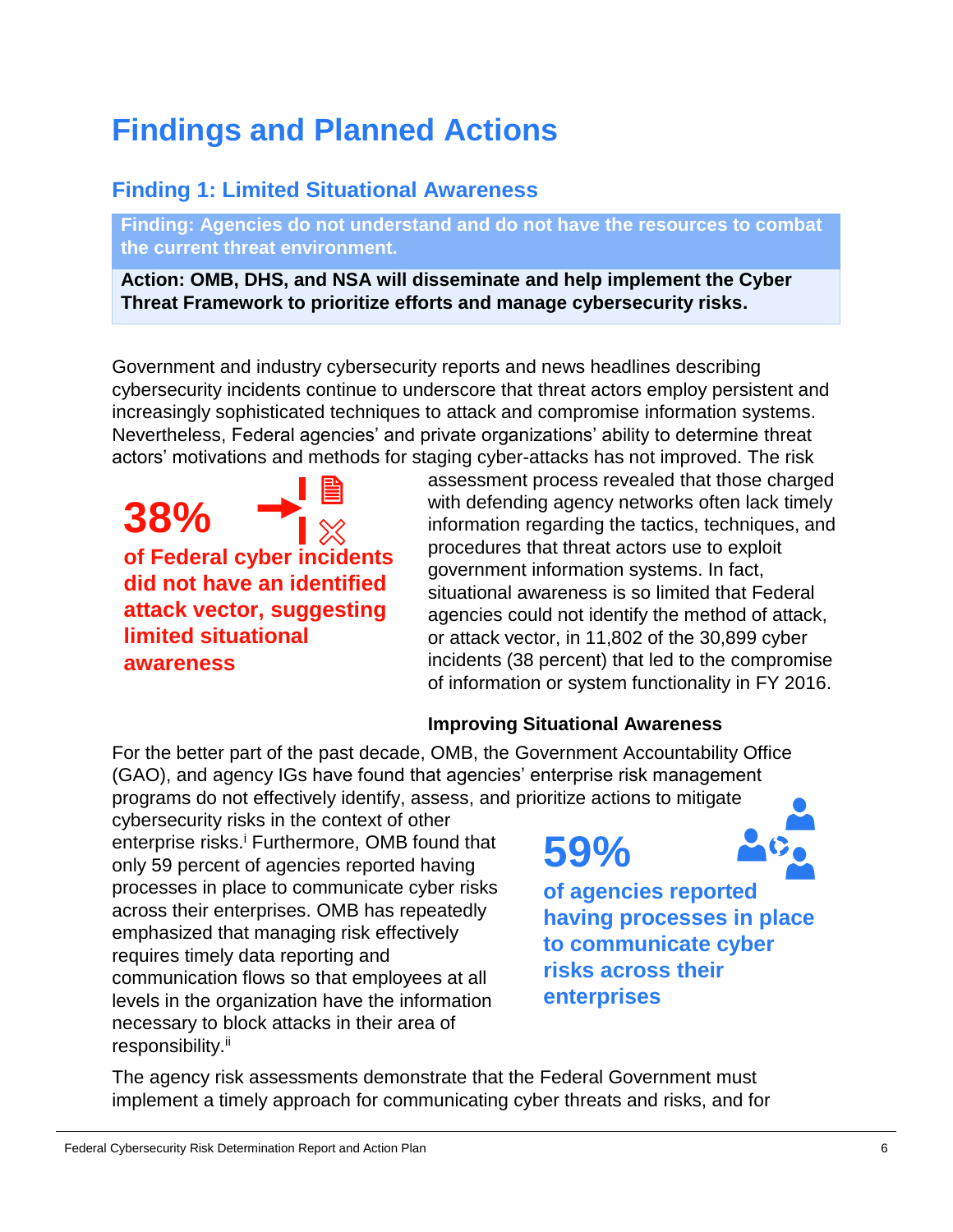appropriately prioritizing the people, processes, and technology resources necessary to defend agency networks. To be effective, this approach must not only offer methods to provide situational awareness across agencies, but also focus on improving the existing frameworks used across government. Accordingly, over the next year OMB will work with DHS, the National Security Agency (NSA), and the Office of the Director of National Intelligence (ODNI) to disseminate and implement the [Cyber Threat Framework,](https://www.dni.gov/index.php/cyber-threat-framework) which provides decision makers at all levels with the insight and knowledge to make wellinformed, prioritized cybersecurity investment decisions. This Cyber Threat Framework provides a hierarchical, structured, transparent, and repeatable methodology for characterizing adversarial activities in a standardized way across the Federal Government and helps foster a dialogue between leadership and cybersecurity professionals on methods to reduce cyber risk.

Cybersecurity professionals face challenges providing readily digestible information to senior leaders within their agency to manage their cybersecurity risk. Agencies can resolve this problem by using a common Cyber Threat Framework, which demonstrates the potential impact of current threats by using an analysis-driven, repeatable process to synchronize and balance cybersecurity investments, minimize redundancies, eliminate inefficiencies, and improve all-around mission performance. By using the Cyber Threat Framework, senior leaders will be able to recognize and effectively direct resources to mitigate cybersecurity risks. With this in mind, the NSA, Department of Defense CIO, and the Defense Information Systems Agency adopted the methodology of the Cyber Threat Framework as part of their Department of Defense Cybersecurity Assessment and Review (DODCAR).

The Cybersecurity Threat Framework also aligns with the NIST Framework functions and other NIST [Special Publications.](http://csrc.nist.gov/publications/PubsSPs.html) This alignment ensures the use of the common lexicon from the NIST Framework, while also providing tangible, risk-related outcomes for cybersecurity controls and capabilities. Figure 1 shows the relationship between the NIST Framework, NIST Special Publication 800-37, *[Risk Management Framework to](http://nvlpubs.nist.gov/nistpubs/SpecialPublications/NIST.SP.800-37r1.pdf)  [Federal Information Systems](http://nvlpubs.nist.gov/nistpubs/SpecialPublications/NIST.SP.800-37r1.pdf)*, and the Cyber Threat Framework in the lifecycle of identifying, managing, and reducing cybersecurity risks.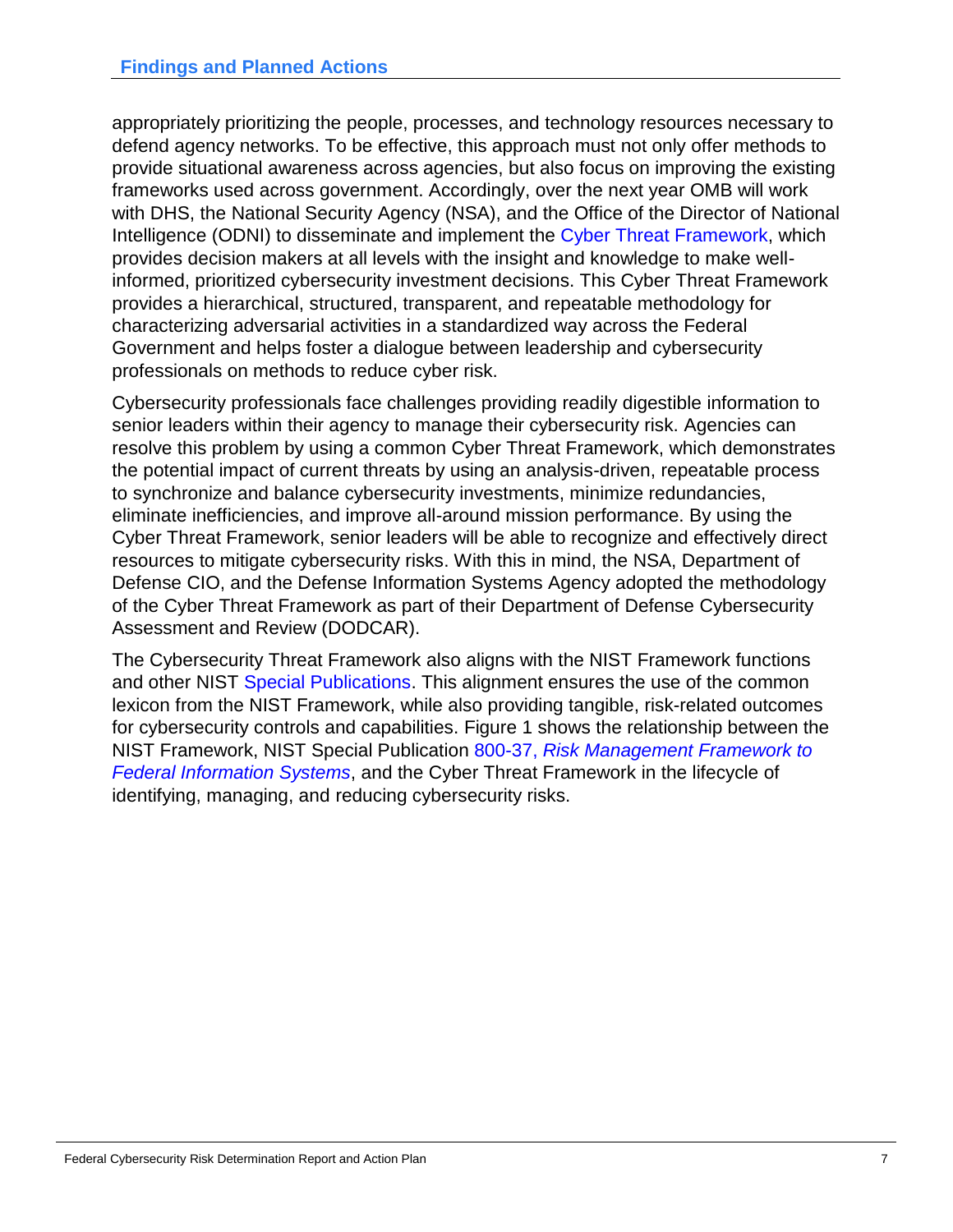

#### **Figure 1: Cyber Risk Management Lifecycle Management**

#### **Improving Resource Allocations**

**\$5.7b projected FY 2017 civilian agency cyber defense spending, versus \$5.0b in FY 2016**

In an effort to identify the unmet budgetary needs essential to managing cybersecurity risk to the Executive Branch enterprise, OMB assessed Federal agencies' responses and concluded that agencies must adopt a common approach to identifying risks, as well as budgeting for and allocating resources to address those risks. In the absence of a common approach, agencies continue to allocate their limited cyber funding to acquire single point solutions to provide capabilities for *perceived* security gaps, rather

than allocating funds to address gaps that threat actors are *actually* exploiting. As a clear example, Federal civilian agencies project FY 2017 spending of \$5.7 billion on cyber defenses across the NIST Framework functions, versus \$5.0 billion in FY 2016, without a sense of prioritization or actual return on investment in terms of reducing cyber risks. While cyber spending increases year-over-year, OMB found that agencies are not effectively using available information, such as threat intelligence, incident data, and network traffic flow data to determine the extent that assets are at risk, or inform how they to prioritize resource allocations.

To address this issue, OMB spent the past two years developing and refining a riskbased budgeting model that ties agencies' cybersecurity spending to the FISMA metrics process in order to identify capability and process gaps that pose risks to the agency.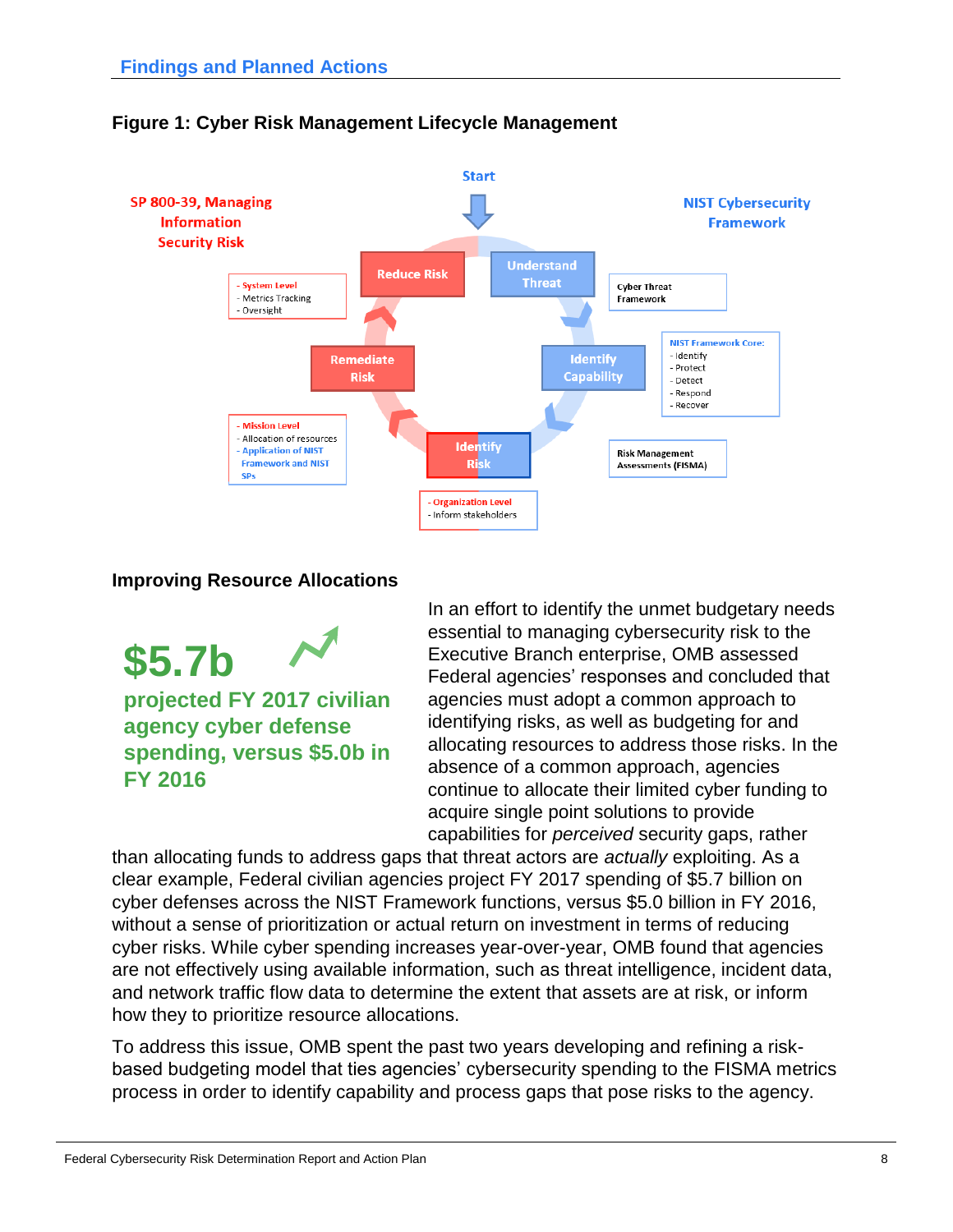OMB plans to disseminate the risk-based budgeting process in early FY 2018 to enable agency CIOs, Chief Information Security Officers (CISOs), and Chief Financial Officers (CFOs) to communicate cyber risks effectively across their agencies and to budget strategically for cyber capabilities that address the agency's most critical cybersecurity needs. To achieve this end, OMB built the model using a common industry and government approach for examining cyber risk, where risk is based on the likelihood and impact of an event occurring.

In its current form, the risk-based budgeting model associates the lack of agency capabilities as perceived risk, although it does not assess the actual likelihood of those risks materializing. Incorporating the Cyber Threat Framework approach into this process will allow a given agency to identify strengths and weaknesses in its security defenses, and also identify redundant capabilities deployed across its network. This will ensure that agencies move away from implementing capabilities based on perceived agency risk and identify the extent to which they have strong or weak capability coverage to detect and defeat known threats. This will also provide a clear return on investment for cyber capabilities, as each dollar spent should block the most likely and most damaging threats and risks to the agency.

The Cyber Threat Framework shows the adversary life cycle including adversary objectives, adversary actions, and measurable indicators of the attack, as seen in Figure 2 and Figure 3.



#### **Figure 2: ODNI Cyber Threat Framework High-Level View**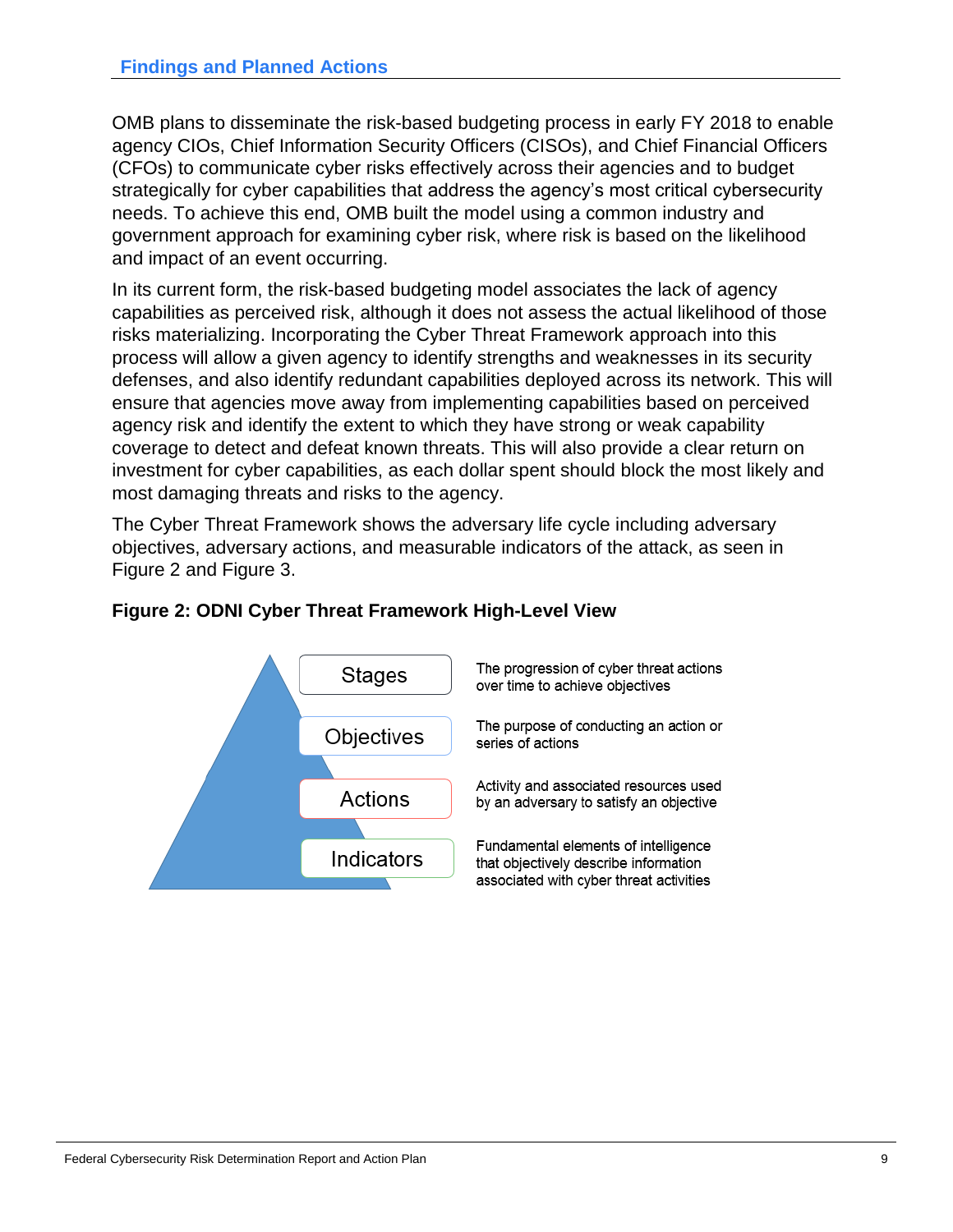

#### **Figure 3: DODCAR Technical Architecture and the Cyber Threat Framework's High-Level View**

By leveraging the NIST Framework functions, the Cyber Threat Framework approach allows agencies to create a mitigation coverage map to evaluate how effectively each cybersecurity capability protects, defends, and responds to adversary actions. The Mitigation Coverage map uses modeled data flows to allow consumers to easily understand mitigation coverage. The colors in the mitigation coverage map depict capability areas of strength, weaknesses, or gaps. The mitigation coverage map shows the highest level of coverage across all enabled capabilities within a data flow. A green color of Adversary Action means that there is at least one capability that mitigates that threat at a 'Significant' level, and there may or may not be several Moderate/Limited scores associated with that adversary action. A yellow color of Adversary Action means that there is at least one capability that mitigates that threat at a 'Moderate' level, and there may or may not be several Limited scores associated with that adversary action. A pink color of Adversary Action means that there is at least one capability that mitigates that threat at a 'Limited' level and red indicates there are no capabilities mitigating that threat action. Figure 4 provides a sample Cyber Threat Framework Mitigation Map.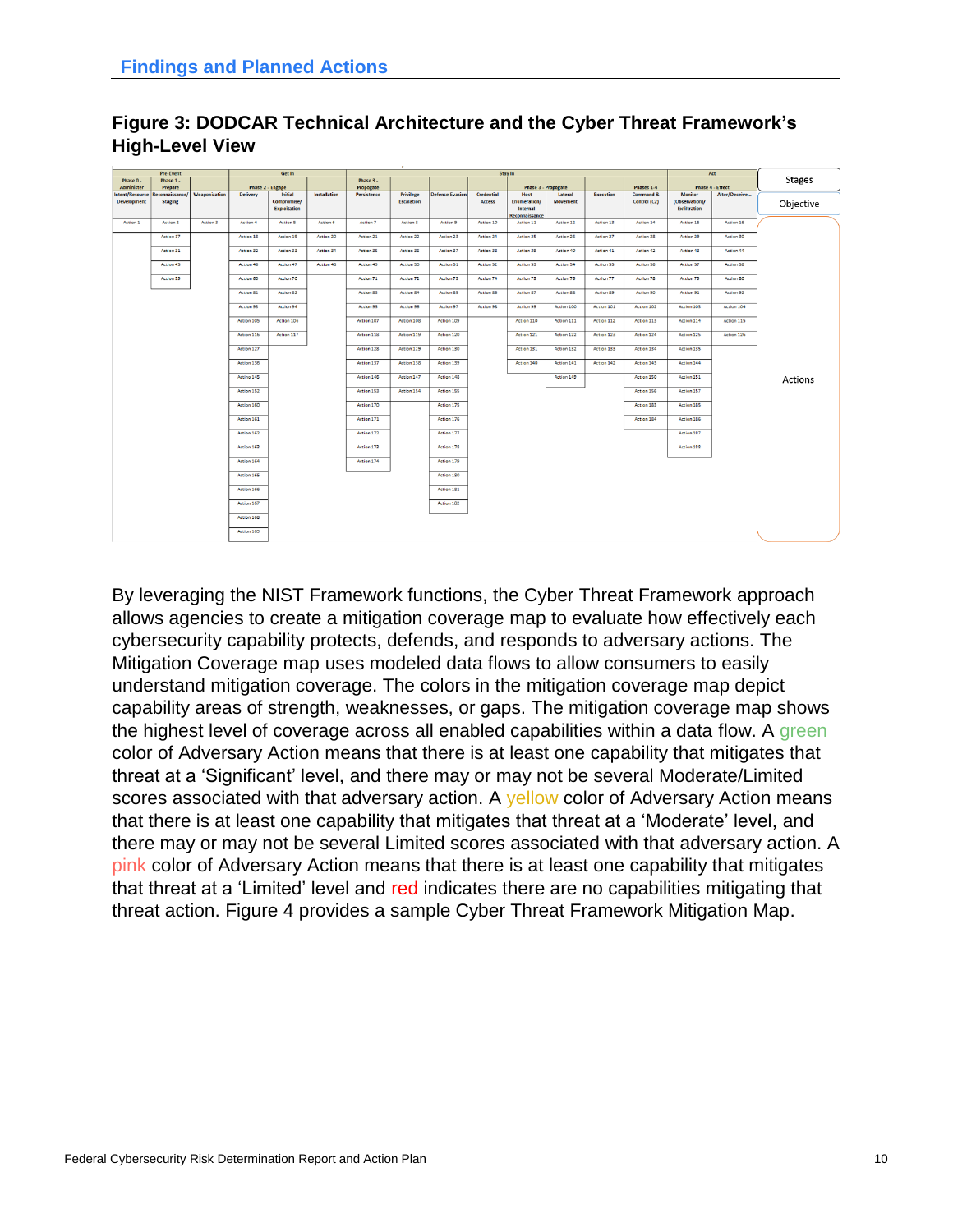| Phase 1          |                               |                 | Phase 2                      |                 |                           | Phase 3                   |                   |                                 |                 |                     |                           |                            | Phase 4          |                     |                   |
|------------------|-------------------------------|-----------------|------------------------------|-----------------|---------------------------|---------------------------|-------------------|---------------------------------|-----------------|---------------------|---------------------------|----------------------------|------------------|---------------------|-------------------|
| <b>Tactic 1</b>  | <b>Tactic 2</b>               | <b>Tactic 3</b> | <b>Tactic 4</b>              | <b>Tactic 5</b> | <b>Tactic 6</b>           | <b>Tactic 7</b>           | <b>Tactic 8</b>   | <b>Tactic 9</b>                 |                 | Tactic 10 Tactic 11 |                           | <b>Tactic 12 Tactic 13</b> | <b>Tactic 14</b> | Tactic 15 Tactic 16 |                   |
| <b>Technique</b> | Technique 2                   |                 | Technique 7 Technique 8      | Technique       | Technique<br>$\leftarrow$ | Technique                 | Technique         | Technique                       | Technique       | Technique           | Technique                 | Technique<br>106           | Technique<br>116 | Technique<br>134    | Technique<br>1.45 |
|                  | Technique 3                   |                 | Technique 9                  | Technique<br>12 | Technique<br>18           | Technique<br>21           | Technique<br>49   | Technique<br>98                 | Technique<br>T  | Technique<br>SO.    | Technique<br>99           | Technique<br>106           | Technique<br>117 | Technique<br>135    | Technique<br>149  |
|                  | <b>Technique 4</b>            |                 | Technique<br>10 <sub>1</sub> | Technique<br>13 | Technique<br>19           | Technique                 | Technique<br>43   | Technique<br>60                 | Technique<br>78 | Technique<br>81     | Technique<br><b>CER</b>   | Technique<br>107           | Technique<br>118 | Technique<br>136    | Technique<br>150  |
|                  | <b>Technique</b> <sup>5</sup> |                 |                              | Technique       |                           | Technique                 | Technique         | Technique                       |                 | Technique           | Technique                 | Technique                  | Technique        | Technique           |                   |
|                  | Technique 6                   |                 |                              | 14<br>Technique |                           | Technique                 | 44<br>Technique   | Technique                       |                 | Technique           | 94<br>Technique           | 108<br>Technique           | 119<br>Technique | 137<br>Technique    |                   |
|                  |                               |                 |                              | 15<br>Technique |                           | 34<br>Technique           | Technique         | 62<br>Technique                 |                 | Technique           | œ<br>Technique            | 109<br>Technique           | 120<br>Technique | 138<br>Technique    |                   |
|                  |                               |                 |                              | 16              |                           | Technique                 | 46<br>Technique   | 63<br>Technique                 |                 | 84<br>Technique     | Technique                 | 110<br>Technique           | 121<br>Technique | 139<br>Technique    |                   |
|                  |                               |                 |                              |                 |                           | Technique                 | 47<br>Technique   | 64<br>Technique                 |                 | Technique           | <b>COLOR</b><br>Technique | 111<br>Technique           | 122<br>Technique | 140<br>Technique    |                   |
|                  |                               |                 |                              |                 |                           | 44<br>Technique           | Technique         | Technique                       |                 | Technique           | Technique                 | 112<br>Technique           | 199<br>Technique | 141<br>Technique    |                   |
|                  |                               |                 |                              |                 |                           | Technique                 | Technique         | Technique                       |                 | 87<br>Technique     | 99<br>Technique           | 113<br>Technique           | 124<br>Technique | 142<br>Technique    |                   |
|                  |                               |                 |                              |                 |                           | 56<br>Technique           | Ra's<br>Technique | <b>AT</b><br>Technique          |                 | Technique           | 100<br>Technique          | 114<br>Technique           | 125<br>Technique | 143<br>Technique    |                   |
|                  |                               |                 |                              |                 |                           | <b>SO</b><br>Technique    | 51<br>Technique   | Technique                       |                 | 593<br>Technique    | 101<br>Technique          | 115                        | 126<br>Technique | 144<br>Technique    |                   |
|                  |                               |                 |                              |                 |                           | Technique                 | 629<br>Technique  | 68<br>Technique                 |                 | 90                  | 100<br>Technique          |                            | 127<br>Technique | 145<br>Technique    |                   |
|                  |                               |                 |                              |                 |                           | Technique                 | 53<br>Technique   | 70<br>Technique                 |                 |                     | 103<br>Technique          |                            | 128<br>Technique | 146<br>Technique    |                   |
|                  |                               |                 |                              |                 |                           | 33                        | 54<br>Technique   | $\overline{\bf n}$<br>Technique |                 |                     | 104                       |                            | 129<br>Technique | 147                 |                   |
|                  |                               |                 |                              |                 |                           | Technique                 |                   | 72                              |                 |                     |                           |                            | 130              |                     |                   |
|                  |                               |                 |                              |                 |                           | Technique<br>96.          | Technique         | Technique<br>73                 |                 |                     |                           |                            | Technique<br>131 |                     |                   |
|                  |                               |                 |                              |                 |                           | Technique                 | Technique<br>52   | Technique<br>74                 |                 |                     |                           |                            | Technique<br>132 |                     |                   |
|                  |                               |                 |                              |                 |                           | Technique<br>$\mathbf{r}$ |                   | Technique<br>冥                  |                 |                     |                           |                            | Technique<br>133 |                     |                   |
|                  |                               |                 |                              |                 |                           | Technique                 |                   |                                 |                 |                     |                           |                            |                  |                     |                   |
|                  |                               |                 |                              |                 |                           | Technique                 |                   |                                 |                 |                     |                           |                            |                  |                     |                   |
|                  |                               |                 |                              |                 |                           | Technique<br>40           |                   |                                 |                 |                     |                           |                            |                  |                     |                   |

### **Figure 4: DODCAR Cyber Threat Mitigation Map**

This mitigation coverage map allows agencies to prioritize where they should allocate resources to address the most critical threats. OMB will work with DHS and NSA to socialize this framework and associated tools over the next year with the intent to have agencies prioritize their risk mitigation activities at the outset of FY 2019.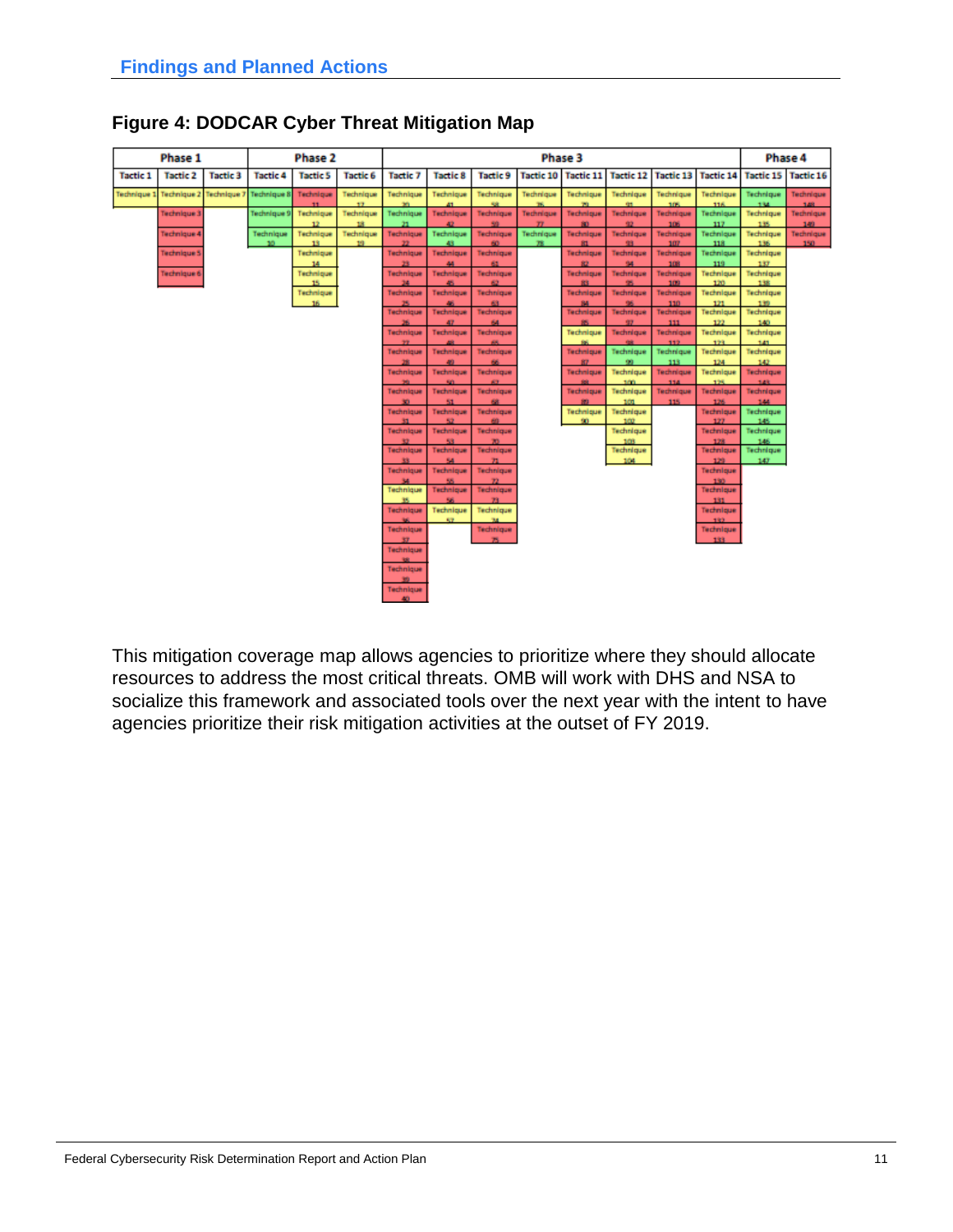### <span id="page-12-0"></span>**Finding 2: Lack of Standardized IT Capabilities**

**Finding: Agencies do not have standardized cybersecurity processes and IT capabilities, which impacts their ability to efficiently gain visibility and effectively combat threats.** 

**Action: Agencies will continue standardizing their IT offerings and cybersecurity capabilities in FY 2019.**

An agency's ability to mitigate security vulnerabilities is a direct function of its ability to identify those vulnerabilities across the enterprise. Agency risk assessments show that this issue becomes more complex in federated agencies, where there are not standardized procedures or technology across the organization is lacking. The lack of standardization and access to common capabilities means that these agencies cannot apply a single solution to address specific cybersecurity challenges and eventually reduce their overall attack surface. Although Congress and the Executive Branch have taken steps to enhance CIO authorities and visibility into IT spending across the organization through the Federal Information Technology Acquisition Reform Act (FITARA), the risk assessments demonstrate that additional actions are necessary to modernize and standardize IT solutions across the Government. Additionally, while agencies plan to utilize DHS's Continuous Diagnostics and Mitigation (CDM) program, which provides standardized capabilities aimed at enhancing visibility and eventually control costs, the risk assessments show that there are considerable capability gaps across government whose closure is necessary to ensure CDM's effectiveness over time.

#### **Improving Access Management**

One of the most significant security concerns that results from the current decentralized and fragmented IT landscape is ineffective identity, credential, and access management (ICAM) processes. Fundamentally, any organization must have a clear understanding of the people, assets, and data on its networks. Effective access management provides a governance structure that allows organizations to limit users' access to only the information required to perform their jobs, and therefore minimizes the risks of unauthorized access or information disclosures. To this end, Federal agencies have

made tremendous progress enforcing the use of multi-factor authentication Personal Identity Verification cards in recent years. Through increased oversight, and accountability for implementing this control, agencies now enforce the use of this control among 93 percent of their privileged users, users who have access to large tranches of sensitive agency and citizen data.



While agencies have been successful in implementing multi-factor authentication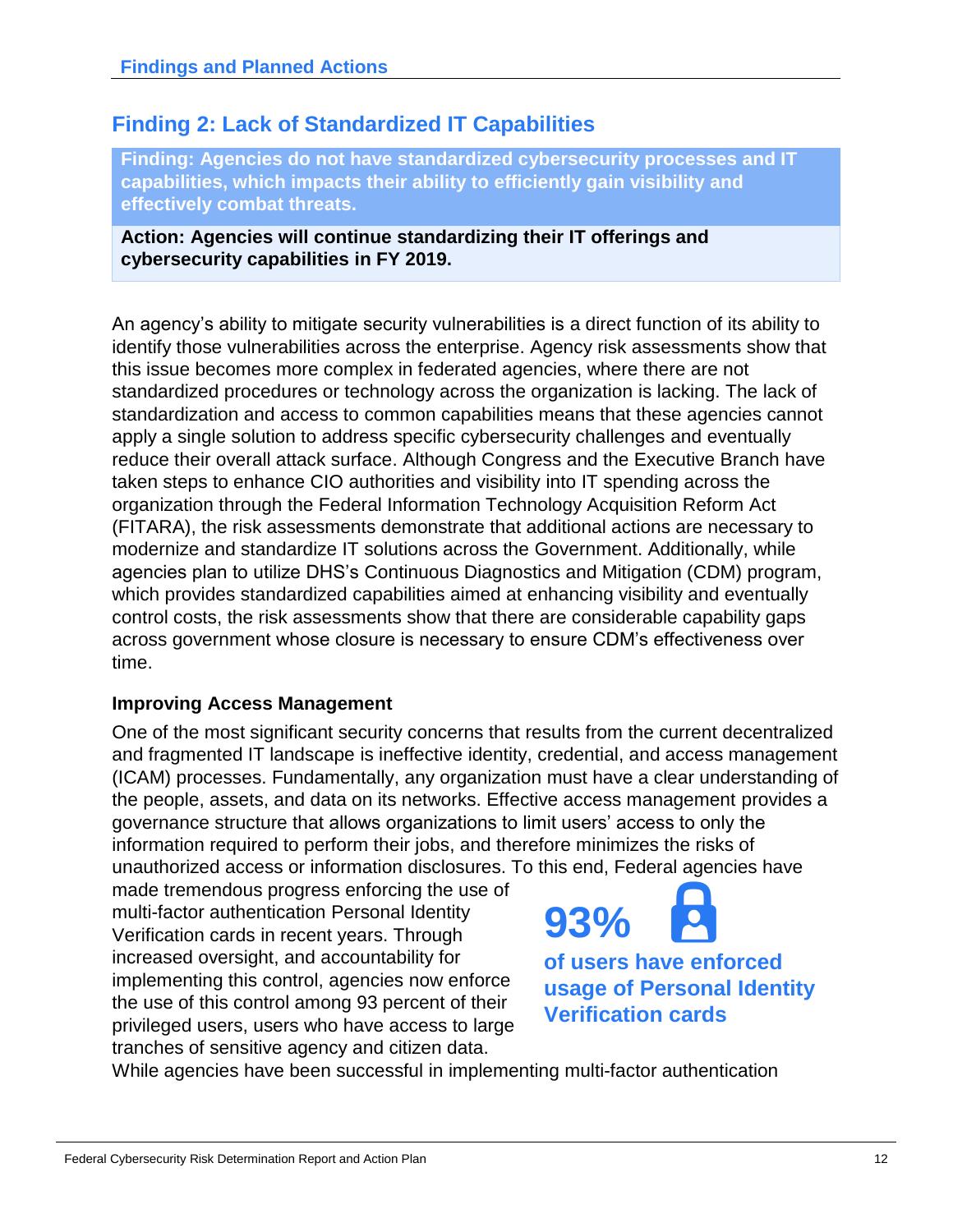controls, agencies have not matured their access management capabilities or optimized their architectures to enable effective ICAM programs across the enterprise.

To continue progress, the Federal agencies must improve their ICAM architecture through the centralization of such solutions. In particular, agencies need to move toward a single, authoritative solution for establishing and managing attribute- or role-based access controls for their users. OMB found that, across government, agencies employ fragmented ICAM programs, solutions, and user directories. This structure prevents agencies from achieving a comprehensive understanding of their users, managing those users' access to the agency network, and effectively safeguarding sensitive government information. For example, one agency noted that it maintains a decentralized environment with 23 domains and over 300 unique user groupings based on geographic location, which precludes the agency from effectively managing users' access to information across the enterprise.

Furthermore, the IGs report that only 55 percent of agencies limit access based on user attributes and roles and only 57 percent review and track administrative privileges. Although effective ICAM is a foundational step to ensuring that the right users have access to the right data at the right time, only half of Federal agencies have processes in place to restrict users' access to information. Over the next year, OMB and DHS will work to enhance agencies' access management programs, starting with efforts to provide enterprise-wide views of who is on their networks.

### **Email Consolidation**

Email, by way of phishing attacks, remains one of the most common attack vectors across both government and industry. The 23 civilian CFO Act<sup>iii</sup> agencies combine to have nearly 2.2 million email inboxes, with hundreds of thousands of additional inboxes across 100+ small agencies. Standardizing and consolidating email at the enterprise level is a key element of the strategy for securing users, and yet some agencies report several separately managed email services inside their organizations. For example, one agency lists no fewer than 62 separately managed email services in its environment, making it virtually impossible to track and inspect inbound and outbound communications across the agency.

Standardizing email services across the agency enhances the ability to provide phishing protection by inspecting inbound and outbound messages, disabling and quarantining malicious attachments, and validating the sender and receiver in email exchanges. At least nine of the 23 CFO Act agencies have already consolidated their enterprise email and note that associated complexities stem from the size of the organization, rather than from cost or technical challenges. In fact, the largest of these agencies, with over 100,000 users, estimates a 10-month timeframe for consolidating all of their users into a single email solution. Additionally, agencies of varying size that have consolidated, or that are in the process of consolidating, their email services identify cost savings in the \$1 million to \$4 million range per year. Accordingly, over the coming year, OMB will work with agencies to develop enterprise-wide email consolidation plans in support of the activities set forth in the *IT Modernization Report to the President*.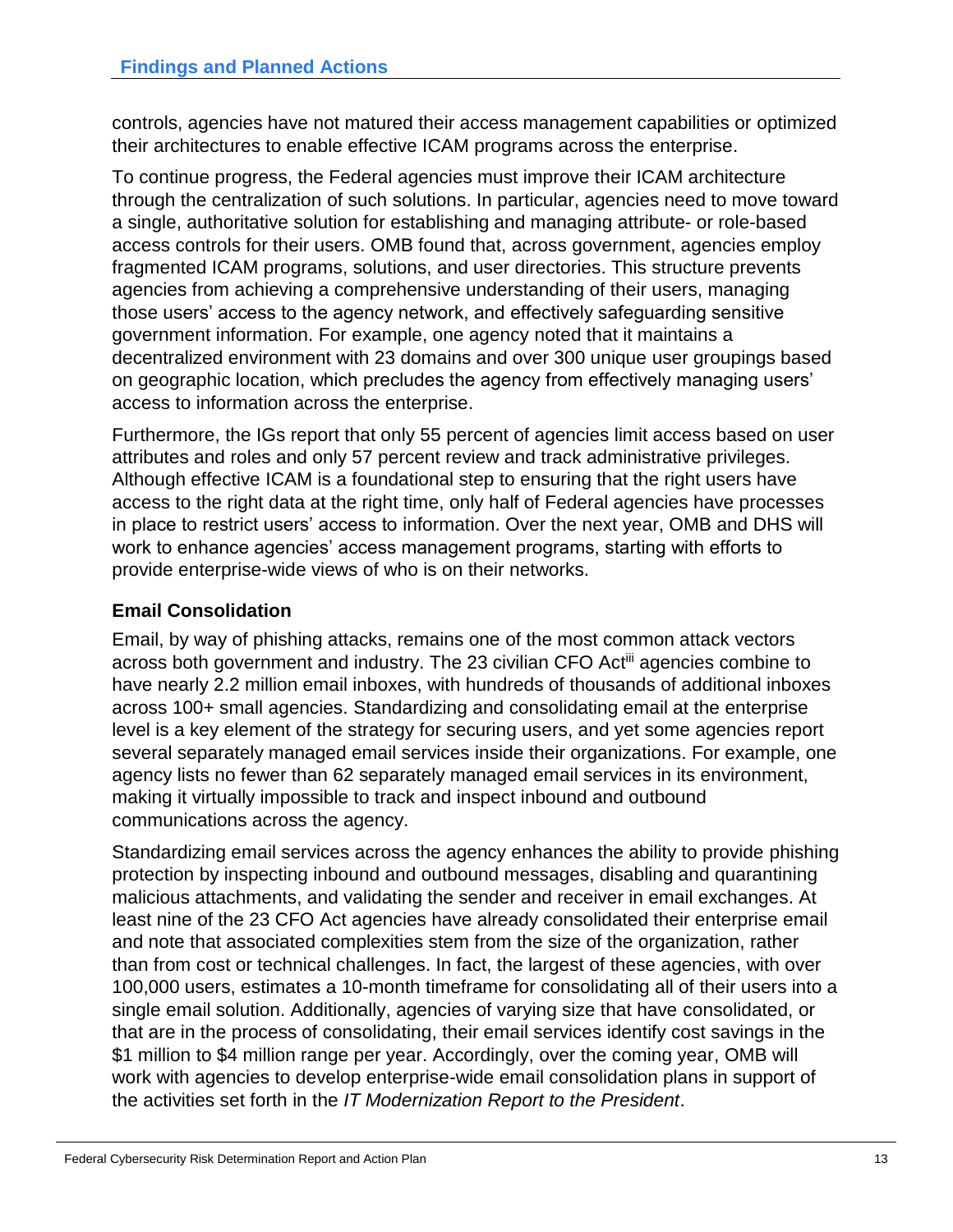#### **Standardized Software and Applications**

**49% of agencies have the ability to detect and whitelist software running on their systems**

Several industry reports identify software application whitelisting as one of the most critical cybersecurity controls for preventing, or minimizing the impact of, cyberattacks. Software whitelisting is a process by which agencies list applications and application components that are authorized for use in an organization. This capability is especially effective for those attacks that employ malware and malicious code. IGs consistently find that agencies are limited in their

ability to detect and whitelist the software running on their systems, with only 49 percent of agencies having this capability. In addition to not actively whitelisting software, many agencies have multiple versions of the same software tools in place, or they have tools that have overlapping functionality. Different versions of the same software will often have distinct vulnerabilities and require unique efforts from an agency's security team(s), whose time is better spent on standard implementations. In the absence of this capability, agencies do not have a clear picture of the applications running on their networks.

To address the difficulty and complexity of securing multiple versions of the same software tool, or competing tools in the same environment, OMB and the General Services Administration (GSA) will work with agencies to move to standard configurations or versions through shared services and new government-wide marketplaces. This effort will augment the software application whitelisting capability that DHS is providing to agencies in CDM Phase 1. These initiatives are critical to allocating resources effectively during the acquisition process and, more broadly, in securing the Federal environment as a whole.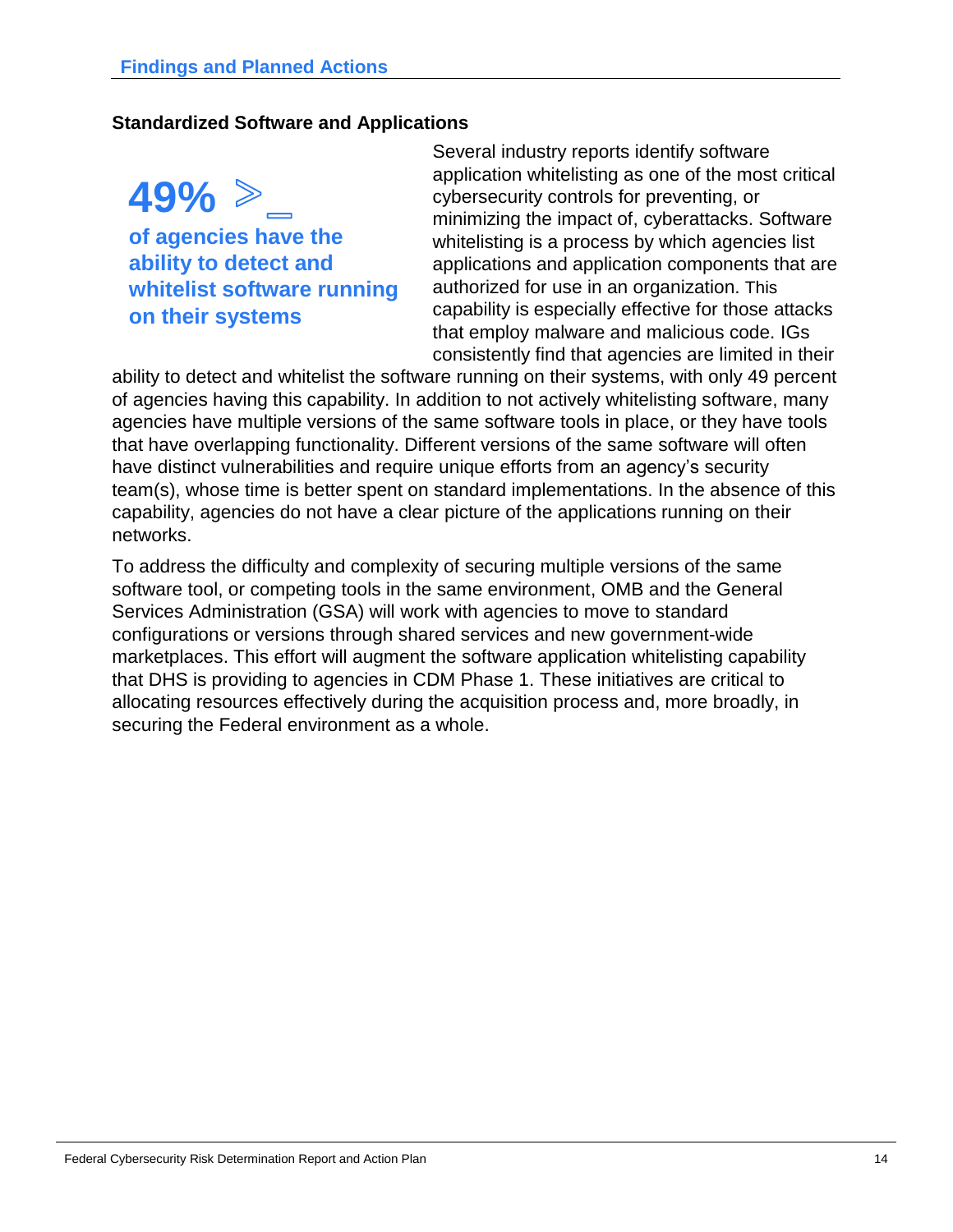### <span id="page-15-0"></span>**Finding 3: Limited Network Visibility**

**Finding: Agencies lack visibility into what is occurring on their networks, and especially lack the ability to detect data exfiltration.** 

**Action: Agencies will begin consolidating their Security Operations Center capabilities and processes, or migrating to a SOC as a Service in FY 2019.**

Federal agencies do not have the visibility into their networks to effectively detect data exfiltration attempts and respond to cybersecurity incidents. The risk assessment process revealed that 73 percent of agency programs are either at risk or high risk in this critical area. Specific metrics related to data loss prevention and exfiltration

**27% of agencies reported that they have the ability to detect and investigate attempts to access large volumes of data** 

demonstrate even greater problems, with only 40 percent of agencies reporting the ability to detect the encrypted exfiltration of information at governmentwide target levels. Only 27 percent of agencies report that they have the ability to detect and investigate attempts to access large volumes of data, and even fewer agencies report testing these capabilities annually. Simply put, agencies cannot detect when large amounts of information leave their networks, which is particularly alarming in the wake of some of the high-profile incidents across government and industry in recent years.

The risk assessments also reveal that agencies have a low level of maturity on incident response as a whole. Only 52 percent of agencies reported having validated incident response roles during testing over the past year. Agency IGs also found that only 30 percent of agencies have predictable, enterprise-wide incident response processes in place, with as few as 17 percent of agencies actually analyzing incident response data after an incident has occurred. This indicates that agencies are not adequately developing incident response processes and, when incidents occur, they are not able to respond in a consistent manner.

The current situation is untenable, as agencies lack both the visibility into their networks to determine the occurrence of cybersecurity incidents and the ability to minimize the impact of an incident if one is detected. In the near term, the DHS CDM program seeks to provide agencies with greater insights into what is occurring on their networks. Specifically, the program will include access management capabilities, as well as boundary protection and event management capabilities in Phases 2 and 3, respectively. Although DHS expects to onboard these tools in FY 2018, the CDM program is hampered by delays due to a series of government-wide and agencyspecific implementation challenges. Phase 1, which DHS initiated in 2015, focuses on hardware, software, vulnerability, and secure configuration management and DHS will continue working with all participating agencies to complete implementation. At this stage in Phase 1 deployment, 62 percent of agencies have capabilities in place through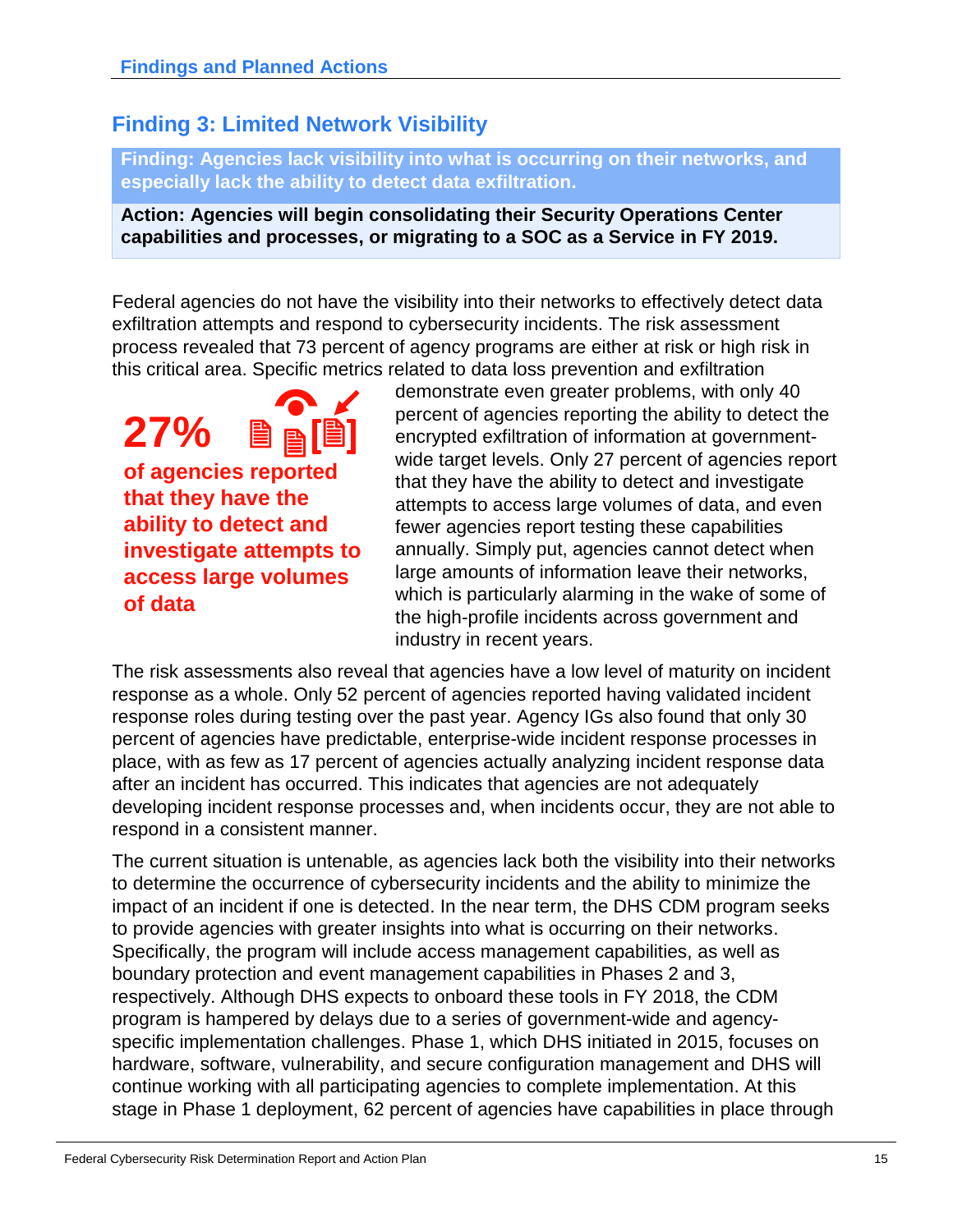CDM to understand the devices accessing their networks to ensure they are authorized to be connected, properly configured, and free of unpatched vulnerabilities. Phase 2, originally planned for full deployment by December 2016, is now being deployed.

CDM is one part of a larger effort to standardize, centralize, and provide visibility of agency cybersecurity capabilities across the enterprise. Agency SOCs use the CDM capabilities and incident response processes to provide centralized visibility into the state of security across an agency's network(s) by continuously monitoring for malicious or anomalous behavior and acting as first responders in the case of an event or incident. However, many Federal agencies report that they do not have sufficient fulltime employees with the requisite skills to operate a SOC effectively, or, in some cases, agencies have multiple SOCs that employ a series of different processes and technology. The result is poor network visibility and inefficient and ineffective operations.

In the case of agencies with multiple SOCs, CISOs report that these SOCs do not communicate with each other and that they hoard, rather than share, threat information and intelligence. Although OMB previously worked to alleviate this issue by having agencies designate a principal SOC,<sup>iv</sup> which would be accountable for all incident response activities for each agency, it is clear that the problem persists. Accordingly, OMB and DHS will work with agencies over the remainder of FY 2018 to establish plans for consolidating SOC operations across their enterprise. SOC consolidation does not necessarily mean moving all resources to a single location, as such a move can create a single point of failure in an agency's security. Instead, SOC consolidation focuses on centralizing information sharing across the enterprise, while conducting the appropriate work (e.g., vulnerability and patch management) at a regional or local level.

While a lack of centralized SOC operations is a concern at several of the federated agencies, an even greater concern is those agencies with underperforming SOCs or those that do not have SOC capabilities at all. More than 70 percent of agencies report spending under \$1 million on cybersecurity capabilities in this area, which indicates a significant number of agencies are unable to dedicate the personnel and resources to defending themselves from malicious cyber activity. To remedy this situation, and in line with the deadlines set forth in the *IT Modernization Report to the President*, OMB, in coordination with DHS, will explore designating at least one agency a SOC Center of Excellence, and select agencies to provide SOC as a Service offerings for use across the Federal Government. Each selected agency will provide a plan to appropriately scale their SOC operations to provide these capabilities to other agencies along with a pricing model. At the same time, OMB, in coordination with DHS and GSA, will work with agencies to determine which agencies will migrate to a SOC as a Service provider. OMB will coordinate with DHS and work with additional agencies to migrate underperforming agencies to a SOC as a Service model following analysis of SOC capability information.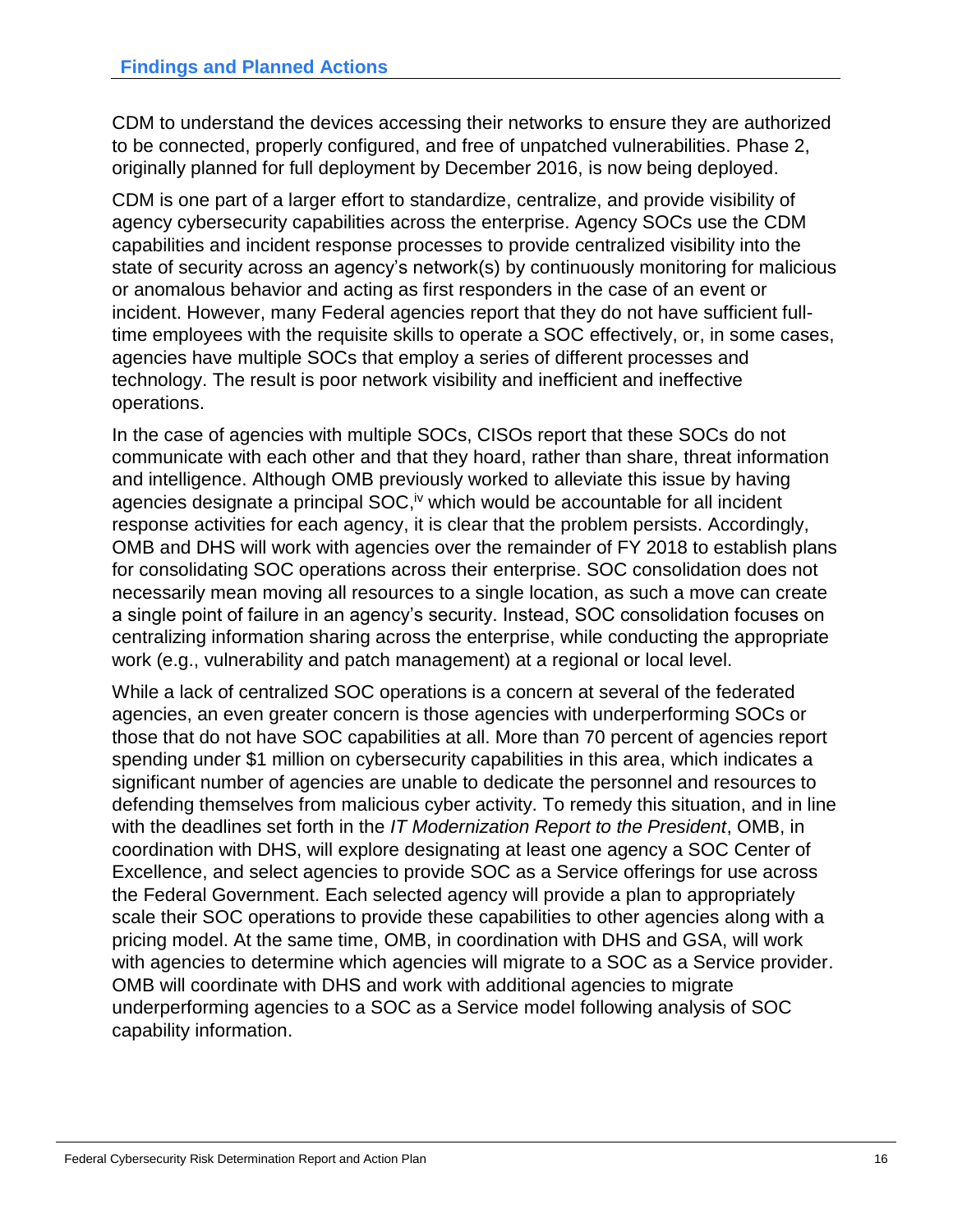### <span id="page-17-0"></span>**Finding 4: Lack of Accountability for Managing Risks**

**Finding: Agencies lack standardized and enterprise-wide processes for managing cybersecurity risks.** 

**Action: Hold agency heads accountable for their organization's security and governance processes, by conducting quarterly risk assessments that track agencies' progress implementing cybersecurity controls.**

Both FISMA and Executive Order 13800 identify the agency head as the official ultimately responsible for each agency's cybersecurity. FISMA also requires agencies to report their cybersecurity program performance to the OMB Director. OMB uses this information as part of its oversight processes to ensure that agency heads efficiently and effectively safeguard their networks and protect taxpayers' information from cybersecurity risks. While such top-level accountability is important to drive measurable improvements agency-wide, agency heads often delegate cyber risk management responsibilities to the CIO and CISO. While most agencies noted in their responses to Executive Order 13800 that their leadership was actively engaged in cybersecurity risk management, many did not, or could not, elaborate in detail on leadership engagement above the CIO level.

This finding is concerning because the assessments show that CIOs and CISOs often lack the authority necessary to make organization-wide decisions despite direction to centralize authority in statutes such as FITARA and FISMA. This is particularly true in federated agencies, which employ multiple component CIOs who often control their own budgets. OMB and the IGs have repeatedly found that senior-level visibility and authority is necessary to drive consistent improvement in agency cybersecurity, and requires the agency head, Deputy Secretary, and CXOs to be involved and prepared to hold underperforming components accountable. However, the agency risk assessments, OMB's oversight processes, and IG and GAO reports all show that awareness and accountability for managing cyber risks is uneven across the Federal enterprise.

Additionally, IGs report that Federal agencies possess neither robust risk management programs nor consistent methods for notifying leadership of cybersecurity risks across the agency. In contrast to Federal agencies' approach to transparency and accountability, the Securities and Exchange Commission requires every publicly-traded company to file quarterly [10-Q](https://www.sec.gov/files/form10-q.pdf) and annual [10-K](https://www.sec.gov/files/form10-k.pdf) reports to inform shareholders of risks, including cyber risks that could affect their business. These reports are meant to demonstrate the due diligence and due care companies undertake to safeguard their business operations and shareholder's investments. Federal agencies would benefit from a similar process that tracks quarterly performance against strategic performance targets, communicates the resulting risks to stakeholders, and provides a sense of the return on investment for cybersecurity protections over time.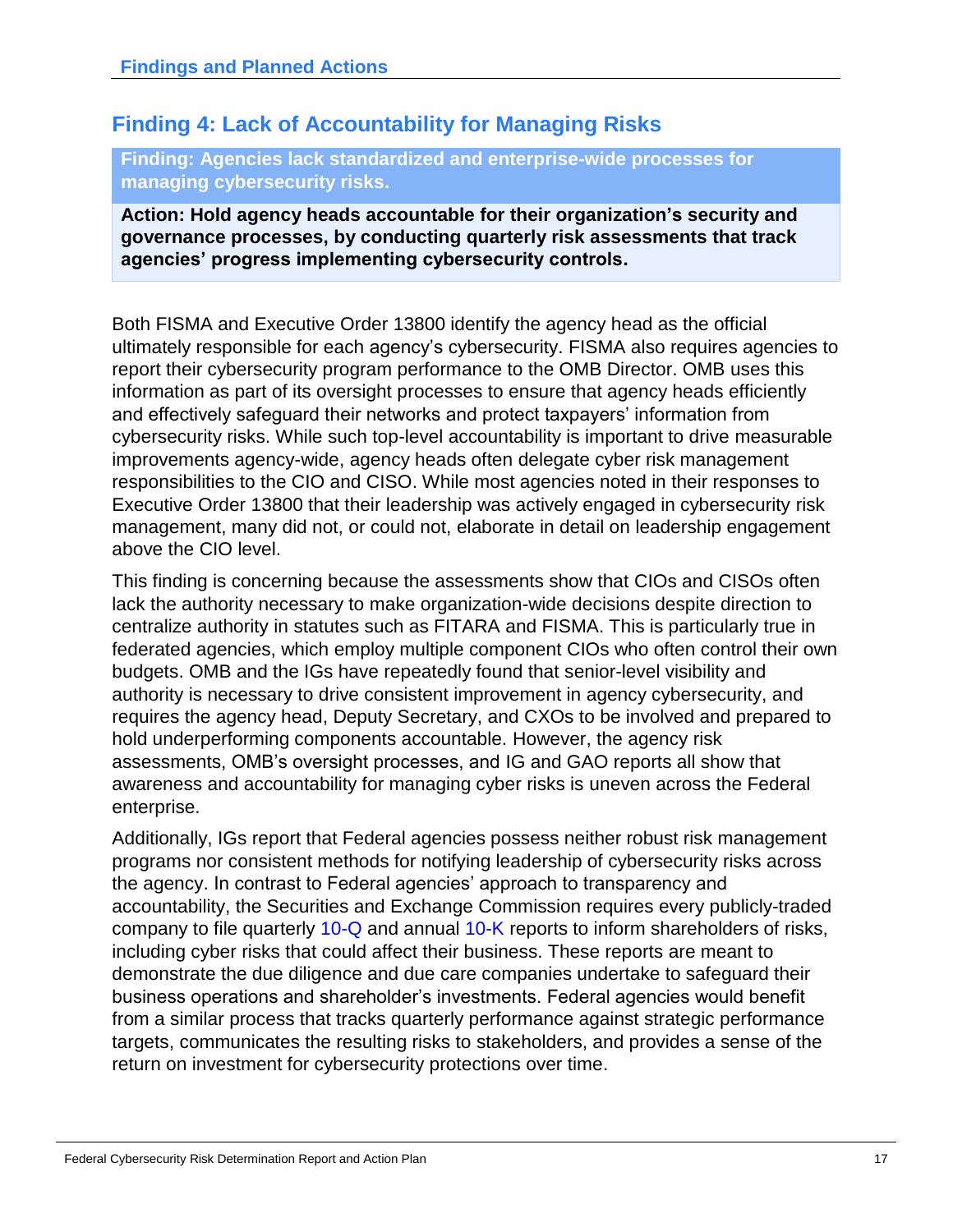Accordingly, OMB will work across Government to enhance agency leadership's oversight of, and engagement in, their agency's cybersecurity program. To ensure agency leadership is regularly apprised of the state of cybersecurity in their organization, OMB will require CFO Act agencies to submit risk assessments on a quarterly basis, and OMB will provide results of these assessments to agency Deputy Secretaries through the President's Management Council. Small agencies will also participate in this process on a semi-annual basis.

OMB will also use its enhanced visibility into agency cybersecurity spending to ensure agencies are investing in priority cybersecurity protections. This improved understanding of agency activities comes from OMB's effort to align performance capabilities with budgeting activities, allowing for a common vocabulary and understanding as agencies discuss their investments in security capabilities. For

instance, there have been repeated calls from industry leaders, GAO, and privacy advocates to make more robust use of data-level protections, including the encryption of data both at rest and in transit. However, while agency encryption of data in transit is fairly secure, with 73 percent of agencies reporting full implementation, less than 16 percent of agencies achieved the target for encrypting data at rest.<sup>v</sup> Agencies have

**16% of agencies achieved the Government-wide target for encrypting data at rest**  

demonstrated that this is a low priority. Non-defense Federal agencies budgeted less than \$51 million on encrypting data at rest in FY 2017, among the lowest of any cybersecurity capability, with 50 percent of this budget coming from two agencies. Compare this to the almost \$210 million agencies have budgeted for attaining and renewing authorities to operate for their systems, and it is easy to see government's priorities must be realigned.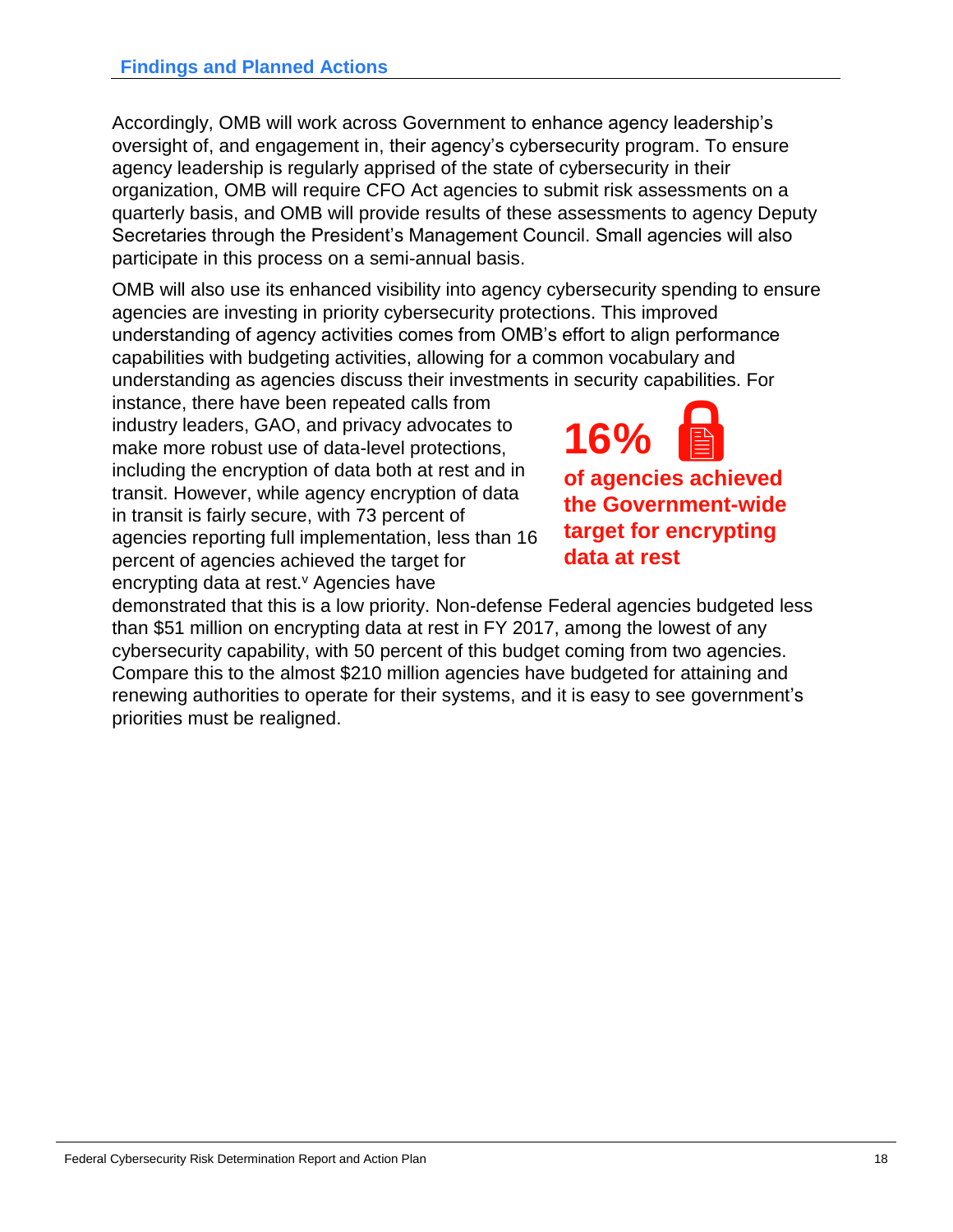### <span id="page-19-0"></span>**Conclusions**

At a time when our reliance on technology is becoming greater and the Nation's digital adversaries are growing more adept, we must ensure that the Federal Government can secure citizens' information and deliver on their core missions. To this end, the Risk Report has identified four core actions to enhance government-wide cybersecurity risk management practices in a timely manner. In the near term, OMB will take necessary actions to implement the Cybersecurity Threat Framework, standardize IT capabilities and tools, consolidate or migrate SOC operations, and drive accountability for cybersecurity risk management across the enterprise. These actions will help shape agency budgets for FY 2019 and beyond. OMB will continue to work with its crossagency partners, including DHS, NIST, GSA, and others to ensure that agencies are aware of expectations and available resources. Additionally, OMB will work through the Federal CIO and CISO Councils to ensure that the Federal Government is moving together toward improved security outcomes.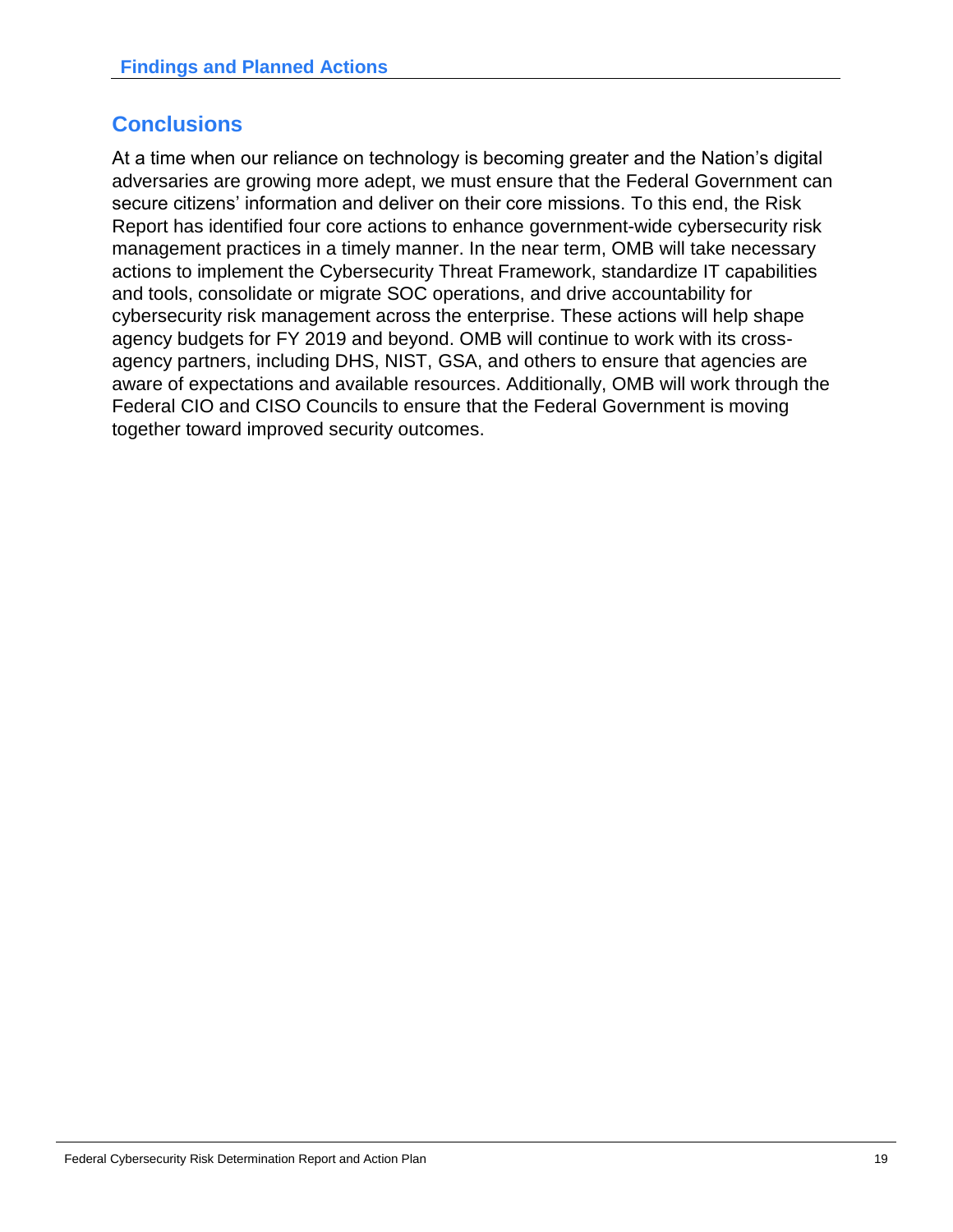# <span id="page-20-0"></span>**Appendix A: Acronyms**

| <b>Acronym</b>                    | <b>Explanation</b>                           |
|-----------------------------------|----------------------------------------------|
| <b>CDM</b>                        | <b>Continuous Diagnostics and Mitigation</b> |
|                                   | Program                                      |
| <b>CFO</b>                        | <b>Chief Financial Officer</b>               |
| <b>CIO</b>                        | <b>Chief Information Officer</b>             |
| <b>CISO</b>                       | <b>Chief Information Security Officer</b>    |
| CXO                               | <b>Collective of Executive Officers</b>      |
| <b>DHS</b>                        | Department of Homeland Security              |
| Executive Order 13800             | Presidential Executive Order 13800,          |
|                                   | Strengthening the Cybersecurity of           |
|                                   | <b>Federal Network and Critical</b>          |
|                                   | Infrastructure                               |
| <b>FISMA</b>                      | <b>Federal Information Security</b>          |
|                                   | Modernization Act of 2014                    |
| <b>FITARA</b>                     | <b>Federal Information Technology</b>        |
|                                   | <b>Acquisition Reform Act</b>                |
| <b>FY</b>                         | <b>Fiscal Year</b>                           |
| <b>GAO</b>                        | <b>Government Accountability Office</b>      |
| <b>GSA</b>                        | <b>General Services Administration</b>       |
| <b>ICAM</b>                       | Identity, Credential, and Access             |
|                                   | Management                                   |
| IG                                | <b>Inspectors General</b>                    |
| $\overline{\mathsf{I}\mathsf{T}}$ | <b>Information Technology</b>                |
| <b>NIST</b>                       | National Institute of Standards and          |
|                                   | Technology                                   |
| <b>NIST Framework</b>             | National Institute of Standards and          |
|                                   | Technology's Framework for Improving         |
|                                   | <b>Critical Infrastructure Cybersecurity</b> |
| <b>NSA</b>                        | <b>National Security Agency</b>              |
| <b>DODCAR</b>                     | Department of Defense Cybersecurity          |
|                                   | <b>Analysis and Review</b>                   |
| <b>ODNI</b>                       | Office of the Director of National           |
|                                   | Intelligence                                 |
| <b>OMB</b>                        | Office of Management and Budget              |
| <b>SOC</b>                        | <b>Secure Operations Center</b>              |